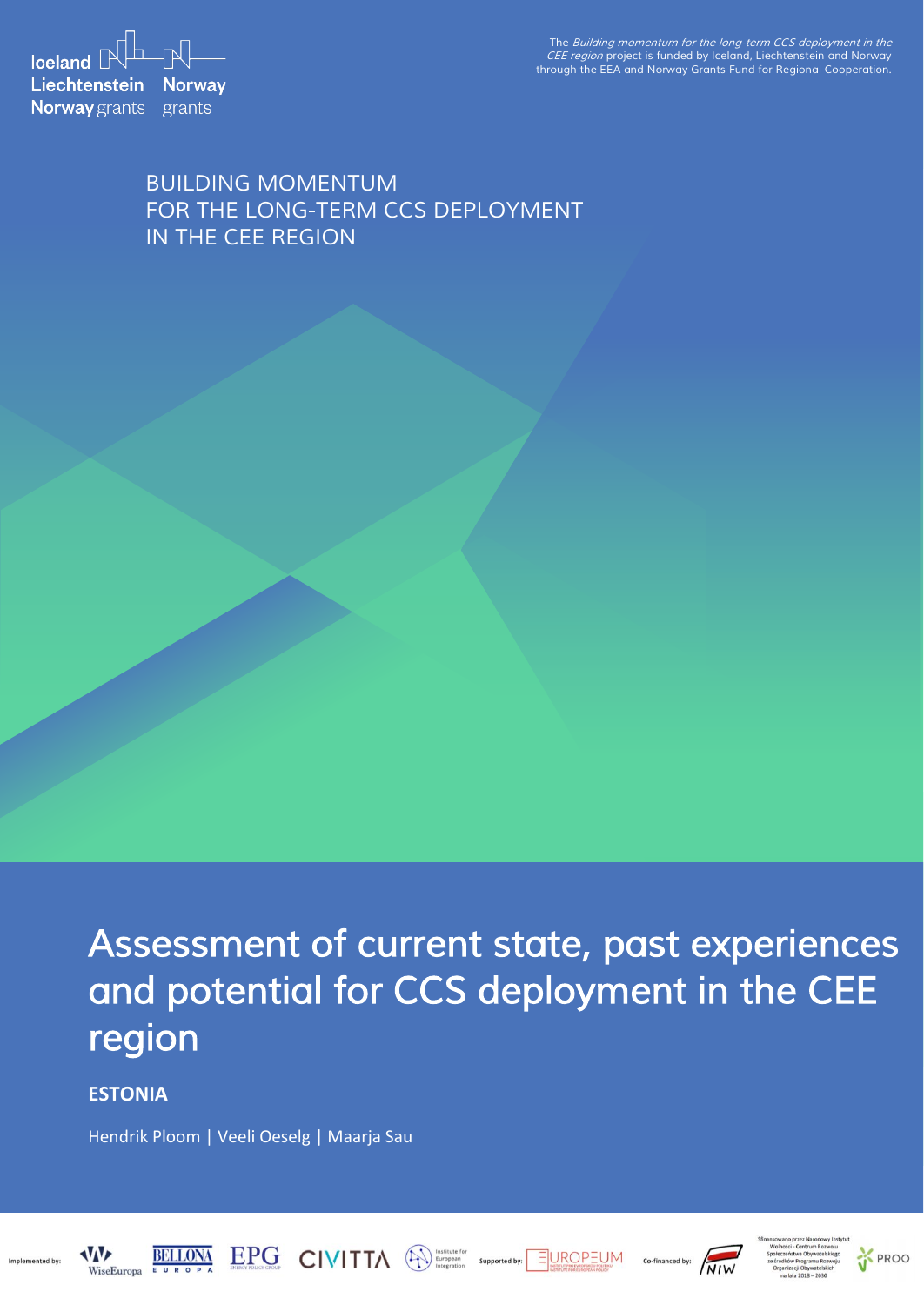# **Table of contents**



Implemented by:







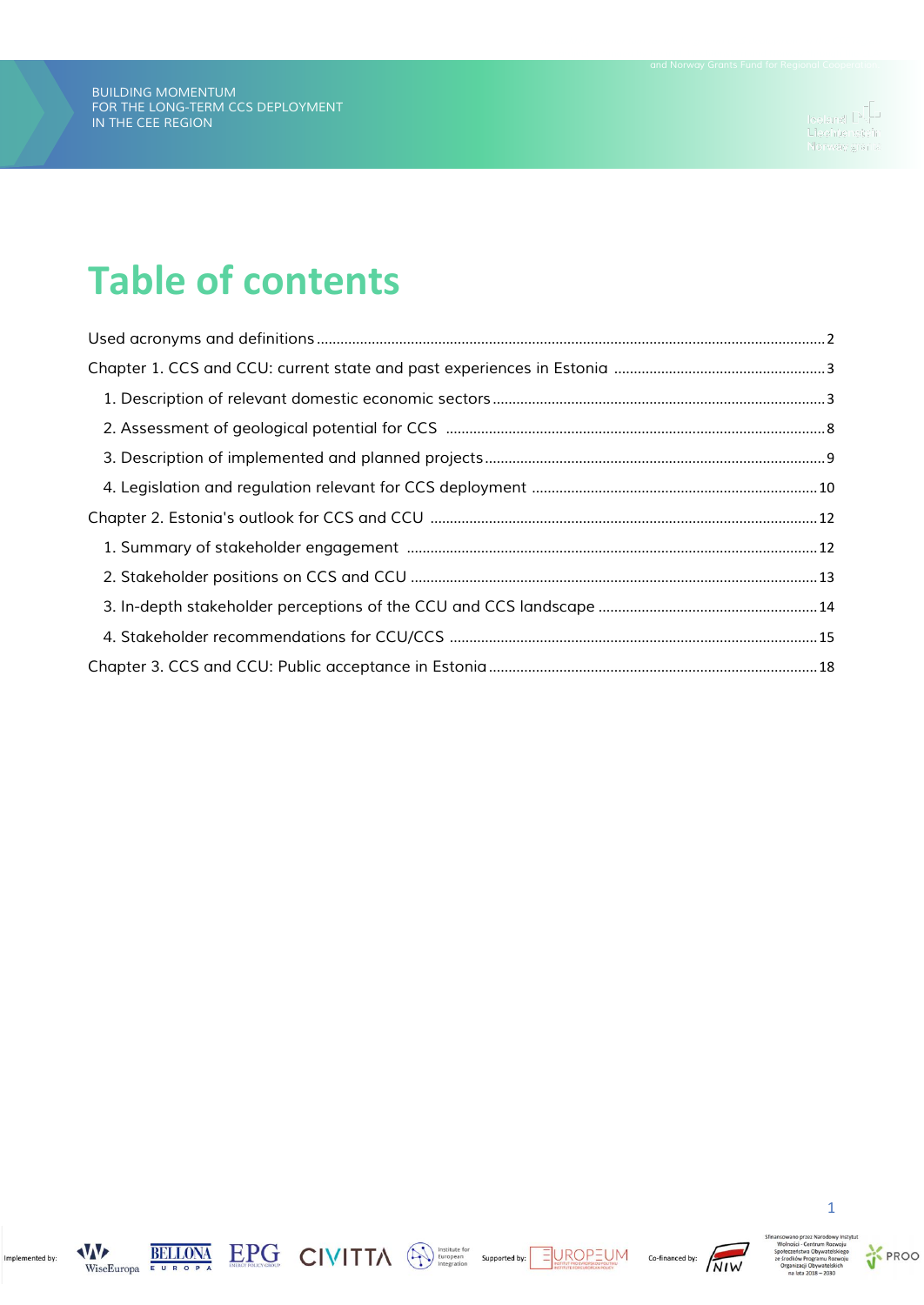# <span id="page-2-0"></span>**Used acronyms and definitions**

| <b>CCS</b>       | Carbon capture and storage                                                                         |
|------------------|----------------------------------------------------------------------------------------------------|
| <b>CCU</b>       | Carbon capture and usage                                                                           |
| <b>CHP</b>       | Combined head and power/cogeneration                                                               |
| <b>ETS</b>       | European Union emissions trading system                                                            |
| <b>IVIA</b>      | Ida-Viru Industrial Areas Foundation – public development organisation in Ida-Viru region          |
| <b>KNC</b>       | Kunda Nordic Cement – Cement producer in Estonia                                                   |
| <b>OIL SHALE</b> | Sedimentary rock used for energy and oil production                                                |
| <b>PCC</b>       | Precipitated calcium carbonate – speciality mineral used as a functional filler in many industries |



Implemented by:







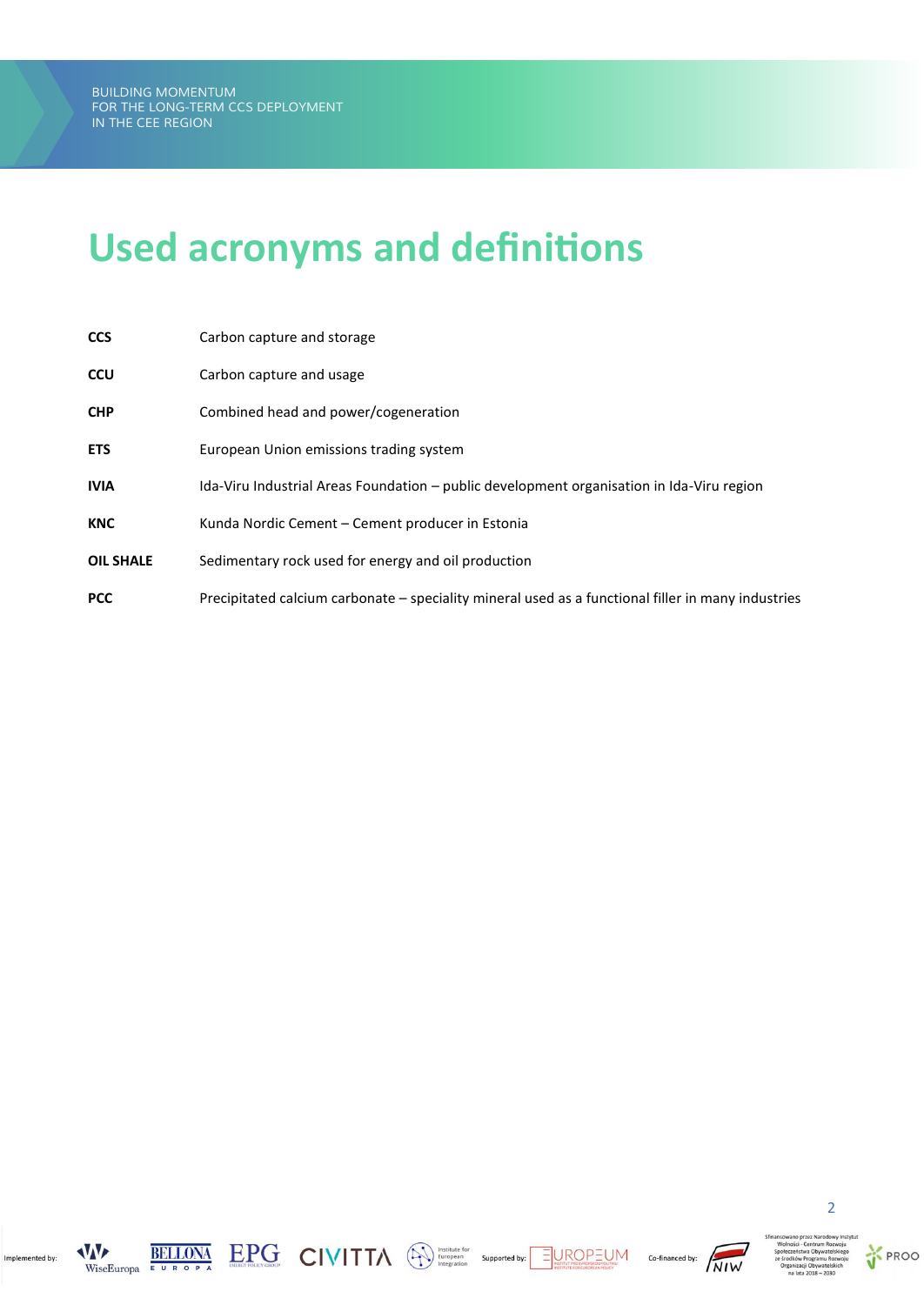# <span id="page-3-0"></span>**Chapter 1. CCS and CCU: current state and past experiences in Estonia**

# <span id="page-3-1"></span>**1. Description of relevant domestic economic sectors**

Out of the industries that have potential for CCS and CCU, most are situated in the north-eastern region of Estonia, in Ida-Virumaa County. Most of Estonia's emissions come from the oil shale industry, which is the main source of electricity throughout the country and also provides the raw material for a few companies in the chemical production sector. The use of fossil-based fuels in energy production is the main cause of CO<sub>2</sub> emissions in Estonia. Oil shale energy production dates back to the 20th century and is the main energy source of Estonia to this day. Despite a significant decrease in carbon emissions in Estonia, 96% of all emissions still come from the carbon heavy oil shale mining and processing industries.

As the oil shale mines in Estonia are located in the eastern part of the country, the majority of the ETS regulated emitters are located in the same area. The map of the biggest  $CO<sub>2</sub>$  emitters is presented in Figure 1 below.





#### *Source: Civitta*

The map presents the locations in Estonia that have industries with heavy emitters. Green areas represent energy and heat producers using both oil shale and shale oil; the red area represents a single round glass producer, and light blue, paper and pulp production. Dark blue areas represent major municipalities and/or cities with central heating or CHP plants. A more detailed description of each economic sector is provided in the next chapter.



Implemented by









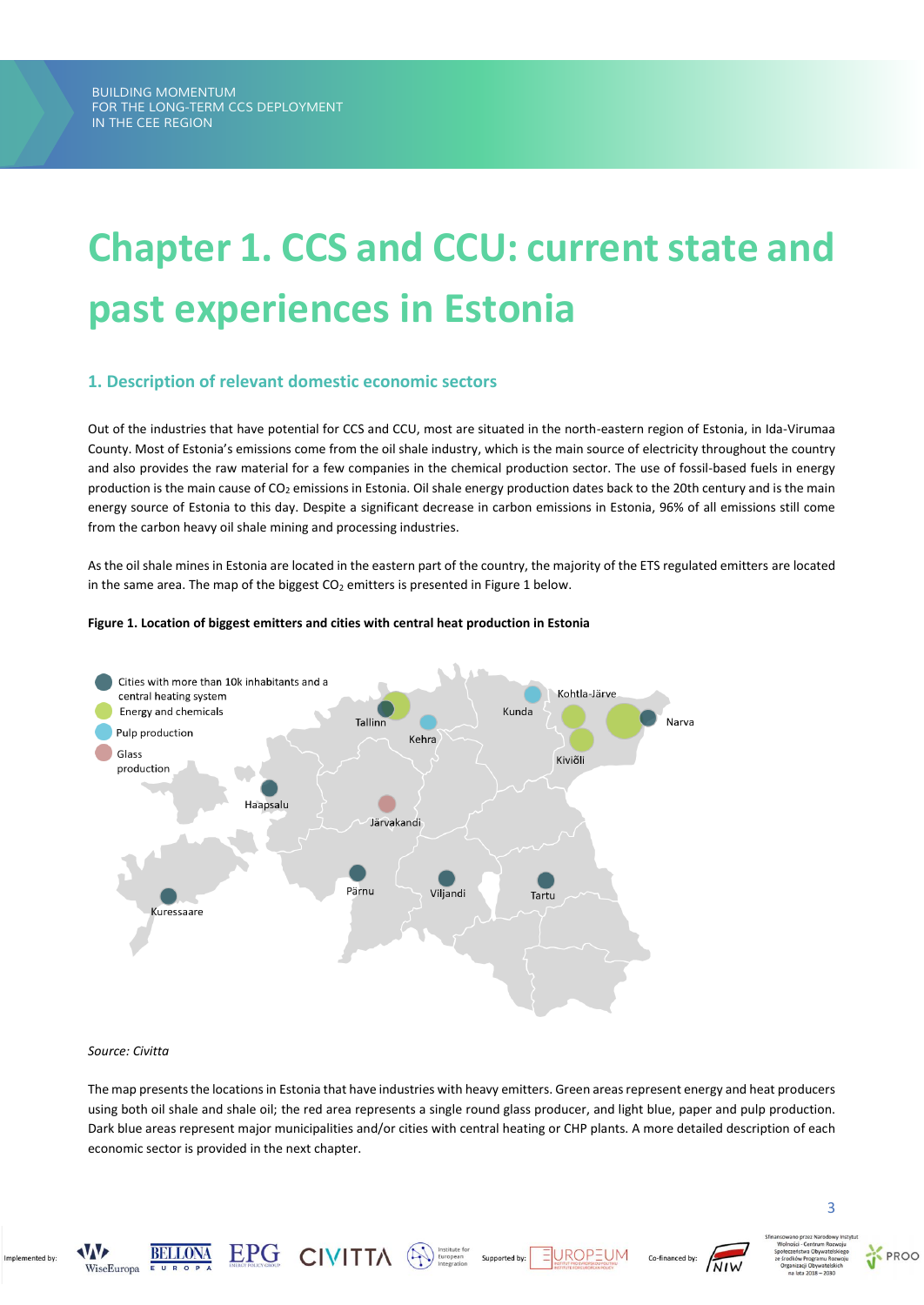*THE BUILDING MOMENTUM BUILDING MOMENTUM FOR THE LONG-TERM CCS DEPLOYMENT FOR THE LONG-TERM CCS DEPLOYMENT IN THE CEE REGION IN THE CEE REGION*

During the past six years, Estonia has significantly cut its emissions levels. With the adoption of newer, more ambitious climate goals in 2019, Estonia adopted a detailed plan - "General Principles of Climate Policy until 2050" (GPCP2050)<sup>1</sup> - to follow in order to reach climate neutrality by 2050 and decrease the emissions by 40% by 2030. The emissions have decreased on average by almost 14% between 2015 and 2020, while the decrease between 2019 and 2020 was 34%<sup>2</sup> . These trends in 2019 and 2020 were caused by emission decline in the energy sector, due to limited electricity production from oil shale, mainly due to high EU ETS prices. The country's leading energy producer Eesti Energia increased its renewable energy production significantly in 2019 and 2020. The majority was provided by its subsidiary Enefit Green, which is the largest wind energy producer in the Baltic states. Renewable energy production also increased in Ida-Virumaa thermal power plants, where the company produces electricity from wood waste. Figure 2 presents the total emissions between the years 2015 and 2020.

# **Figure 2. Total emissions in Estonia 2015-2020 (thousand tonnes)**



*Source: Estonian Environmental Board*

When looking at the annual emissions data for the ETS regulated companies in Estonia, more than 90% of all the emissions are created by three energy/oil groups that use oil shale to produce power. As a direct consequence of using oil shale for energy production, the emitted  $CO_2$  is different in its formula and needs additional investments in purification stations before it can potentially be stored or used in other industries.

# **1.1. Carbon-intensive sectors of the Estonian economy**

The following presents an overview of carbon intensive industries in Estonia: power, cement, pulp and glass. In addition, an overview of previous activities of a company from the chemical sector is included as carbon capture and utilisation was implemented within their activities. All other industries have emissions below 10 000 tonnes of  $CO<sub>2</sub>$  per annum, and are therefore outside of consideration for capture potential.

 $\text{EPC}_{\text{Dilbert root} \atop \text{Dilbert root} \text{C}} \quad \text{CIVITA} \quad \text{QVITC} \quad \text{Suppose} \quad \text{Suppose} \quad \text{Suppose} \quad \text{Suppose} \quad \text{Suppose} \quad \text{Suppose} \quad \text{Suppose} \quad \text{Suppose} \quad \text{Suppose} \quad \text{Suppose} \quad \text{Suppose} \quad \text{Suppose} \quad \text{Suppose} \quad \text{Suppose} \quad \text{Suppose} \quad \text{Suppose} \quad \text{Suppose} \quad \text{Suppose} \quad \text{Suppose} \quad \text{Suppose} \quad \text{Suppose} \quad$ 

**AVAVE** 

WiseEuropa

Implemented by







<sup>&</sup>lt;sup>1</sup>"General Principles of Climate Policy until 2050" (GPCP2050) [<link>](https://www.riigiteataja.ee/akt/307042017001)

<sup>&</sup>lt;sup>2</sup> Environmental Board of the Estonian Republic. [<link>](https://www.keskkonnaamet.ee/sites/default/files/Kliima/eli_hksi_kaitiste_nimekiri_heitkogused_ja_vastavusseisund_5.pdf)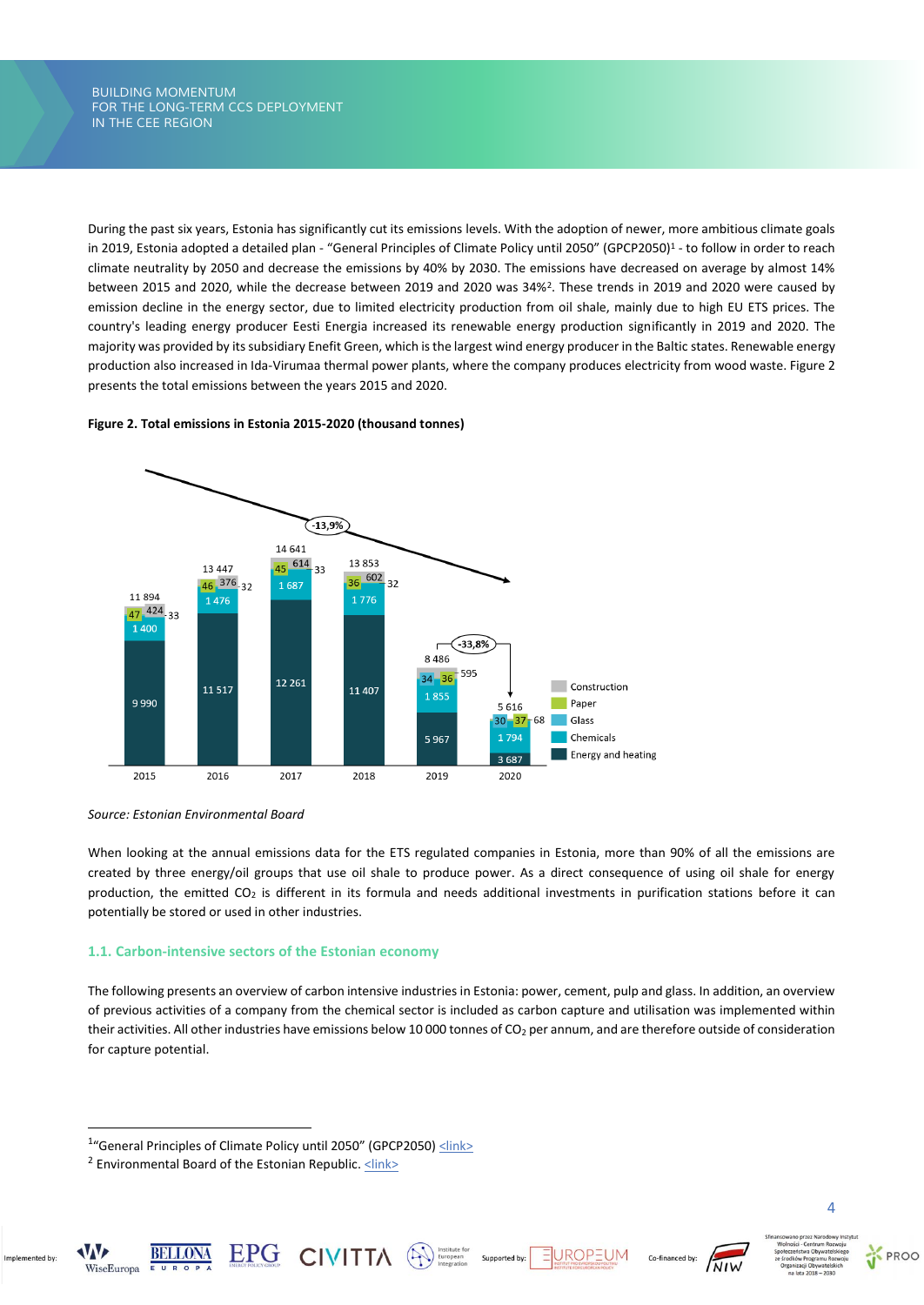### **POWER PRODUCTION**

Power production is the biggest industry with the highest emissions in Estonia. According to the Environmental Board of the Estonian Republic, the heating and power sector make up around 70% of all the  $CO<sub>2</sub>$  emissions in Estonia. This is a direct consequence of most of the production coming from fossil-based fuels, primarily oil shale. This is constantly changing however, and energy producers, mainly the government-owned Eesti Energia (internationally Enefit), are looking for ways to substitute oil shale with other fuels in order to discontinue the usage of oil shale for electricity production completely.

In total, Estonia produces around 8000 GWh of electricity, out of which approximately 70% is produced from oil shale or oil shale gas. Out of the total electricity production, approximately 85% of the total is produced by three powerplants: Auvere, Eesti and Balti electric power plants. Around 15-20% of the total electricity output is produced in cogeneration (CHP) power plants in the bigger cities such as Tallinn and Tartu, which frequently use other types of fuels in the process such as natural gas, pulp, waste etc. Regarding heat production, the total amount reaches approximately 5000 GWh, out of which 25% is produced from oil shale products. However, the majority of heating is produced by CHP plants using biomass for fuel and other renewable sources such as wind and sun energy, significantly decreasing the carbon footprint of the heating and electricity industry. An overview of the main energy production units is presented in table 1 below.

Overall, energy producers are gradually shifting to renewable energy sources by decreasing the amount of fossil fuels, but at the same time trying to find ways to extract more energy out of oil shale. Around 80% of the oil shale's energy potential can be used; this includes the usage of shale gas for production in the second round. The  $CO<sub>2</sub>$  emitted through the process of burning oil shale in Estonia is chemically different to most other cases. In order to somehow redirect the carbon to either storage or usage, it needs to be cleaned of all other chemical compounds. This creates, next to capturing technologies, the need for cleaning technologies in order for the captured carbon dioxide to be eligible for usage. Some of the biggest energy blocks are able to use multiple types of fuels depending on demand. For example, Auvere (the biggest energy production unit in Estonia) can substitute 50% of oil shale with biomass, 20% with peat and 10% with shale gas. Recent developments in decreasing total emissions have led to the biggest energy producer (Enefit Power) discontinuing the direct use of oil shale for electricity production by 2025. Energy production in Enefit is shifting to using shale gas as a by-product from chemical production by 2030, after which any use of oil shale is discontinued.

| <b>PRODUCTION</b><br><b>UNIT</b>     | <b>LOCATION</b>                         | <b>CO<sub>2</sub></b> EMISSIONS | <b>FUEL</b>                                          | <b>FUTURE PROSPECTS</b>                                                                                                              |
|--------------------------------------|-----------------------------------------|---------------------------------|------------------------------------------------------|--------------------------------------------------------------------------------------------------------------------------------------|
| Eesti Power<br>Station (1615)<br>MW) | North-East<br>Estonia, Narva            | 1,650 kilotonnes                | Oil shale, 50% can<br>be substituted with<br>biomass | By 2025, Enefit will stop energy production<br>from oil shale and will continue with shale<br>gas, a by-product from oil production. |
| Auvere Power<br>Station<br>(300 MW)  | North-East<br>Estonia, Auvere           | 799 kilotonnes                  | Oil shale, 50% can<br>be substituted with<br>biomass | By 2025, Enefit will stop energy production<br>from oil shale and will continue with shale<br>gas, a by-product from oil production. |
| Põhja Power<br>Station<br>(95 MW)    | North-East<br>Estonia, Kohtla-<br>Järve | 629 kilotonnes                  | Oil shale, natural gas                               | Future prospects unknown, however, a<br>decrease in the use of oil shale is set by the<br>Estonian energy management plan.           |

#### **Table 1. Main Estonian energy production units**



Implemented by









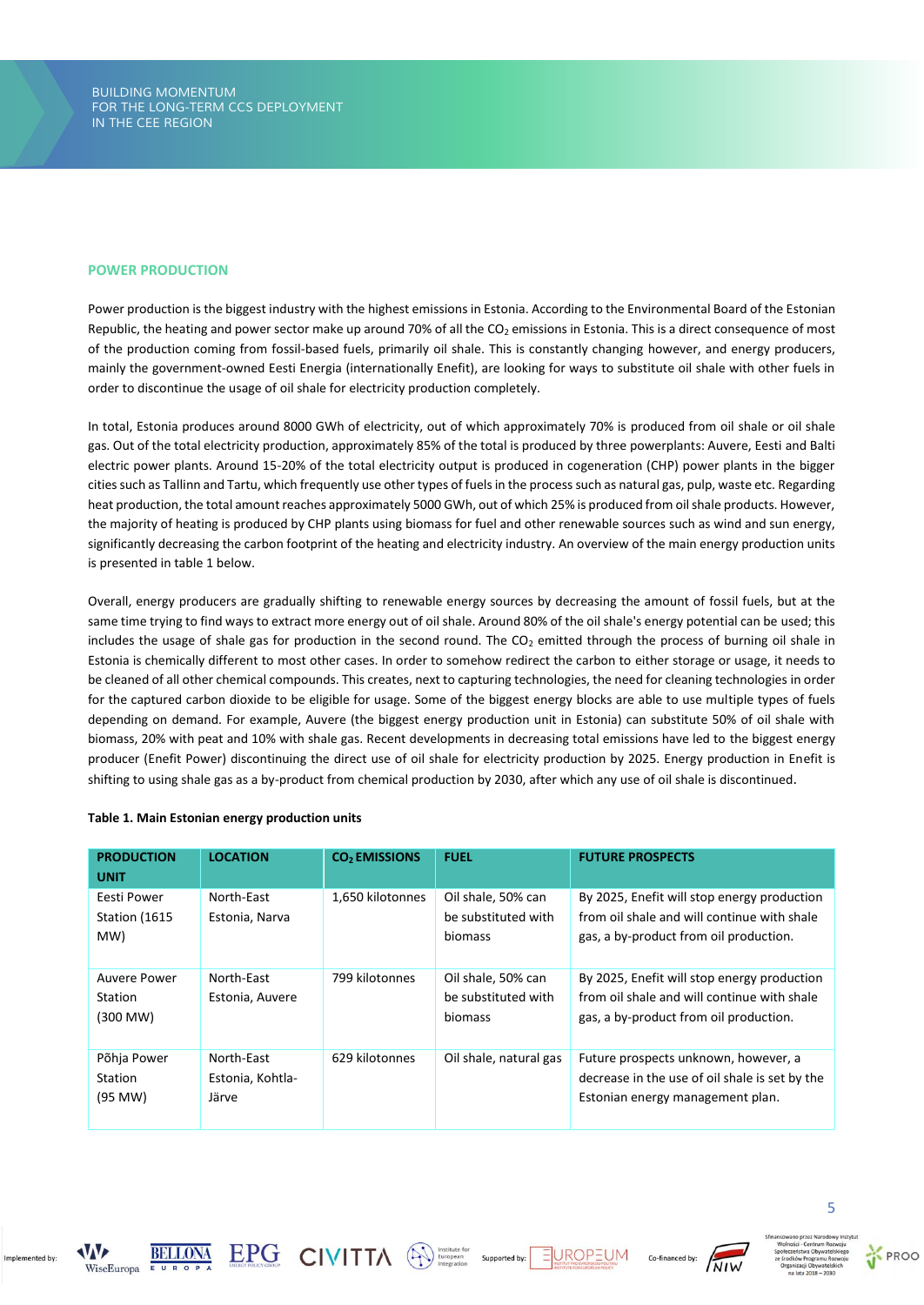| <b>PRODUCTION</b>                                 | <b>LOCATION</b>                          | <b>CO<sub>2</sub></b> EMISSIONS | <b>FUEL</b>                      | <b>FUTURE PROSPECTS</b>                                                                                                                                    |
|---------------------------------------------------|------------------------------------------|---------------------------------|----------------------------------|------------------------------------------------------------------------------------------------------------------------------------------------------------|
| <b>UNIT</b>                                       |                                          |                                 |                                  |                                                                                                                                                            |
| Utilitas Tallinn<br>(46 MW elec.,<br>143 MW heat) | Four CHP stations<br>in Tallinn, Estonia | 96 kilotonnes                   | Wood chips<br>Peat               | Tallinn power stations will continue<br>operating on fuels with smaller emissions<br>and are upgrading technologies to make<br>the process more efficient. |
| Iru Power<br>Station<br>(190 MW)                  | Tallinn Estonia                          | 7 kilotonnes                    | Natural gas<br>Household rubbish | Iru power plant has been using household<br>waste since 2013 and is continuing to<br>generate power and heat for Tallinn.                                  |

# **CEMENT PRODUCTION**

In addition to heat and power generation, one of the major polluting industries until 2020 was cement production, as one producer – Kunda Nordic Cement (KNC) – used clinker in their cement production plant located in the north-eastern part of Estonia. The production of clinker from raw material needs high temperatures and fuel for burning, and is therefore highly polluting. The company discontinued its clinker production in 2020. The major change in the product portfolio was caused by outdated and polluting technology and high production prices. Currently, the usage of clinker as a raw material is at the minimum and it is being imported from neighbouring countries. As a direct result of discontinuing a polluting product line, the total emissions were cut by 600 000 tonnes or a 7% decrease in Estonia's total emissions in 2020.<sup>3</sup> The fact that the cement industry no longer produces raw materials inhouse due to higher prices of old technology, does not imply that there is no potential for a new company starting the production of cement using the clinker method. The competitive environment allows for new entrants into the market, therefore the potential for CCU potential in the cement industry has not vanished.

# **GLASS PRODUCTION**

Regarding the glass industry, there is a glass producer in Estonia participating in the ETS trading system. O-I Estonia is the major producer of glass packaging (primarily bottles). In the Estonian plant around 65 tonnes of glass products are produced annually and the main target markets are Estonia, Latvia and Finland. The glass producer does not disclose any information publicly and did not express interest in participating in a discussion concerning CCS/CCU potential. The company itself contributes around 34 000 tonnes of CO2, which is 0.4% of Estonia's total annual emissions.

#### **PRODUCTION OF PULP**

The biggest producers of paper and pulp in Estonia are Estonian Cell and Horizon Pulp and Paper. Combined, the two companies account for 0.5% of total Estonian CO<sub>2</sub> emissions. As pulp and paper production is considered to be harmful to the environment, companies in Estonia are making large investments towards sustainability and environmental goals. For example, both have invested in their on-site CHP stations.

### **PRODUCTION OF AMMONIA**

The only ammonia producer In Estonia – Nitrofert, discontinued their activities in 2015 due to the challenging economic situation. At the time the company was first of its kind to implement CCU solutions. They were producing urea from the leftover CO<sub>2</sub>, and additionally  $CO<sub>2</sub>$  on a small scale for usage in the food and beverage industry. Since 2015, ammonia is imported from Russia. The



Implemented by









 $3$  Press release from company website  $\leq$ link>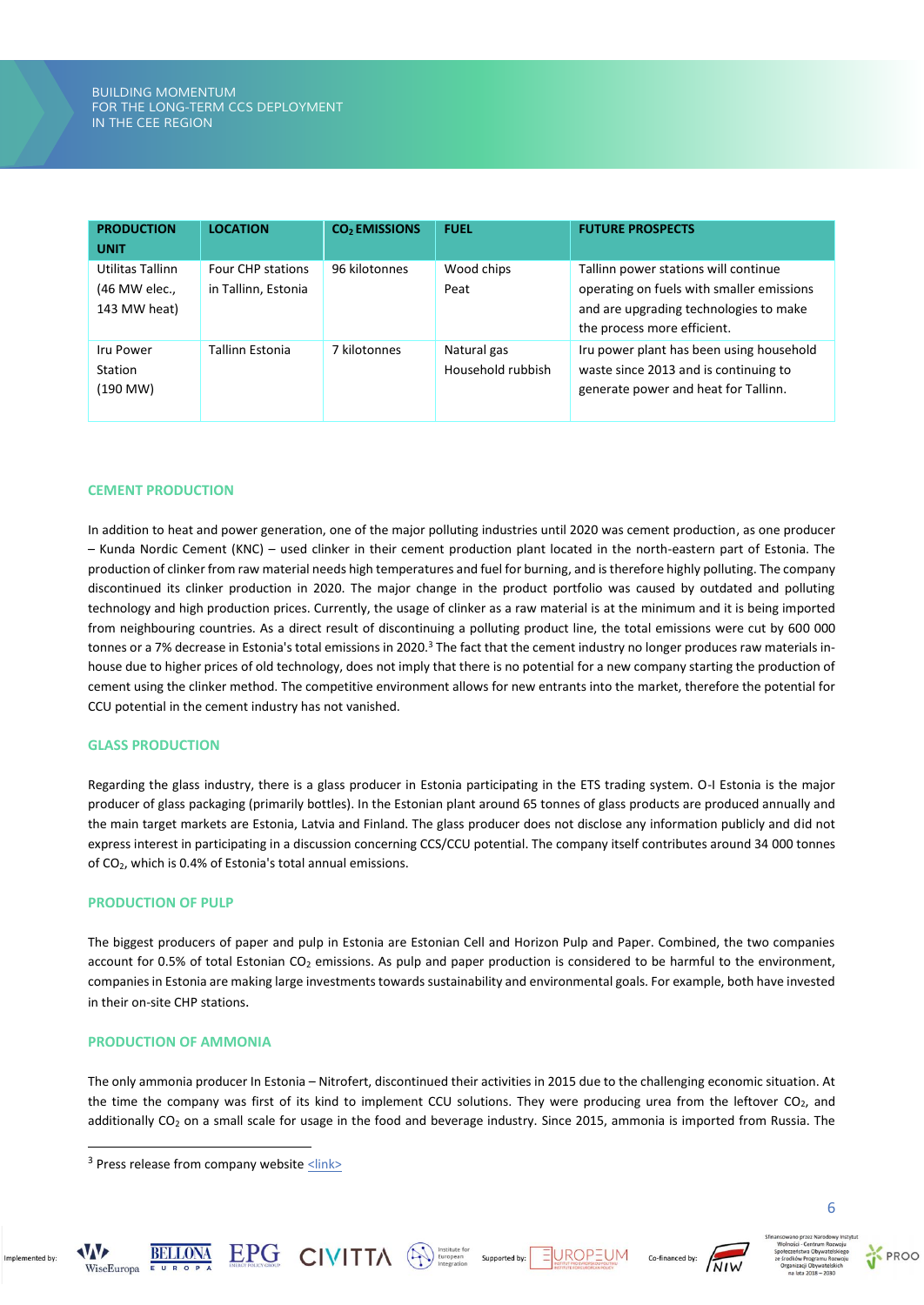*THE BUILDING MOMENTUM BUILDING MOMENTUM FOR THE LONG-TERM CCS DEPLOYMENT FOR THE LONG-TERM CCS DEPLOYMENT IN THE CEE REGION IN THE CEE REGION*

main reason for halting production in Estonia was the high cost of production compared to neighbouring countries. It is expected that production will not return to Estonia as the usage is relatively low and the production costs are too high.

# **1.2. Major CO<sup>2</sup> emitters in Estonia**

After a company-specific evaluation of emissions, it can be concluded that three companies operating in the oil shale sector are responsible for around 93% of all the emissions in the country and can therefore be declared as the main stakeholders for any CCS and CCU potential in Estonia. A more detailed split of companies contributing to emissions is presented in Figure 3 below.





*Source: Civitta (data from the Estonian Environmental Board)*

All of the three companies with the biggest emissions are energy and chemical producers who use oil shale. These companies are considered an extremely significant part of the economy in the north-eastern parts of Estonia. Each of the three companies have more than 600 employees and their combined tax footprint is more than EUR 116 million. The three companies are depicted on the map below as follows:



EUROP

Supported by

 $\underset{\text{Bilkerrion} }{ \text{EPPG}} \quad \text{CIVITA} \quad \text{QV} \quad \text{Filkerrion}$ 



Implemented by

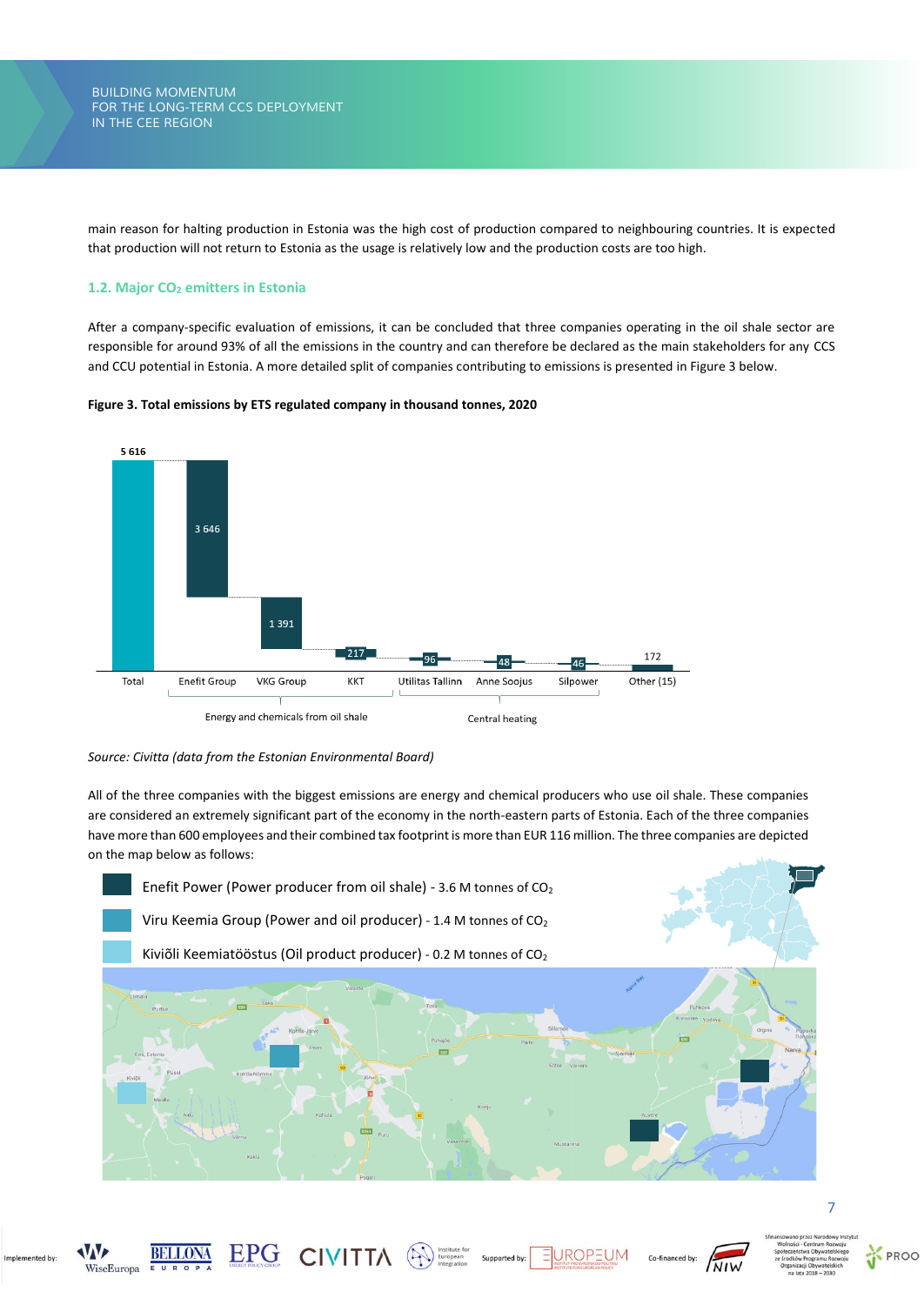# <span id="page-8-0"></span>**2. Assessment of geological potential for CCS**

Estonia is located on the eastern edge of the Baltic sedimentation basin. The Baltic basin extends over the three Baltic countries and varies in thickness. In Estonia, the depth varies between outcrops and reaches 800 metres in certain areas. Suitable aquifers require a depth of more than 800 metres and due to this, the geological potential for carbon storage is limited in Estonia. The closest more suitable places for carbon capture and storage are in Latvia and Lithuania, as seen from the geological cross section in Figure 5. In addition to unsuitable sedimentary rock thickness in Estonia, any potential aquifers in the region contain potable water, which for purity purposes, could not be contaminated with any amount of CO<sub>2</sub>.

# **Figure 4. Potential geological sinks in the Baltic Region**



*Source: Shogenova et al. 2008<sup>4</sup> . Major aquifers are indicated by red dotted lines. Np3, Ediacaran (Vendian); Ca, Cambrian; O, Ordovician; S1, Lower Silurian (Landovery and Wenlock series); S2, Upper Silurian (Ludlow and Pridoli series); D1, D2, and D3, Lower, Middle, and Upper Devonian; P2, Middle Permian; T1, Lower Triassic; J, Jurassic; K, Cretaceous; Q, Quaternary.*

As Estonia produces the largest amounts of CO<sub>2</sub> in the region due to oil shale, some producers have considered opportunities for CCS and CCU potential to aspire to the climate neutrality target. According to several studies (Šliaupa et al. 2008, Shogenova et al. 2009 and 2011), the nearest location for the storage of Estonian emissions is in Latvia, more specifically in the Cambrian aquifers in western Latvia. A highly theoretical opportunity mentioned by some stakeholders to store Estonian CO<sub>2</sub> in Latvia would require a pipeline that would extend over 800 km between the biggest cities of the two countries. Currently, the development of such a solution would be

EUROP

 $\textstyle\mathop{\mathbf{EPC}}_{\text{nonconjected by:}}\ \textstyle\mathop{\mathbf{CIVHTA}}\nolimits\qquad \textstyle\mathop{\textstyle\bigoplus}\nolimits_{\text{intgration}}\ \textstyle\mathop{\textstyle\bigoplus}\nolimits_{\text{supported by:}}$ 

W

WiseEuropa

Implemented by





<sup>&</sup>lt;sup>4</sup> Shogenova et al. 2008. Industrial Carbon Dioxide emissions and potential geological sinks in the Baltic States  $\frac{<\lnh>}{<}$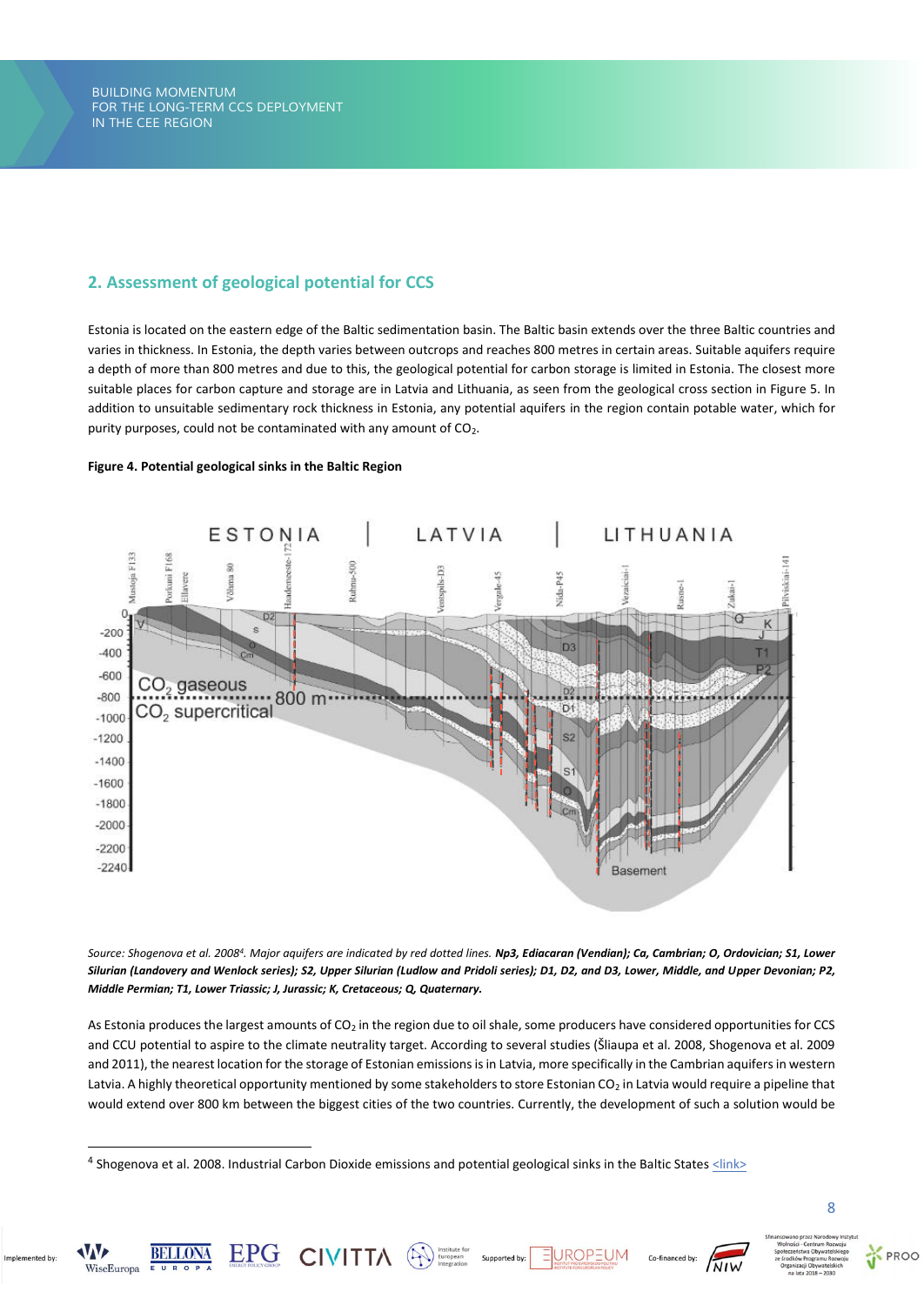an extremely expensive investment for any company, and when considering the country's sentiment on any bigger investment, such initiative would most probably not get the support of the wider public.

# <span id="page-9-0"></span>**3. Description of implemented and planned projects**

As  $CO<sub>2</sub>$  storage within the depths of the earth is forbidden in Estonia, except for the purpose of scientific research and development (see chapter 4: Legislation and regulation relevant for CCS deployment), no projects that would involve carbon capture have been implemented. Furthermore, due to the lack of geological potential for CCS, there are no ongoing projects by any stakeholders to deploy CCS technologies in Estonia. There are discussions regarding possible projects related to carbon heavy industries and CCU potential – mainly related to oil shale as this is the cause of most  $CO_2$  emissions in Estonia. This topic has also been investigated through state-level research and development projects, which are described below.

# **PRODUCING PRECIPITATED CALCIUM CARBONATE FROM OIL SHALE ASH**

Regarding CCU projects, a Scandinavian circular economy company is going to develop an alternative technology for the production of precipitated calcium carbonate (PCC). R-S OSA Service OÜ, a subsidiary of Ragn-Sells, is engaged in research projects on the value of oil shale ash. This project is based on ash valorisation technologies developed in Sweden, and in cooperation with Estonian researchers, they have developed a way to re-use the majority of Estonian leftover oil shale ash. The technology uses both leftover oil shale ash from the oil shale industry and captures the  $CO<sub>2</sub>$  from the burning process. Together with the capturing and cleaning of CO<sub>2</sub>, the project can produce a high-quality end-product from waste materials that are otherwise either landfilled or emitted to the atmosphere. The produced calcium carbonate could be used in industries such as paper, plastics or construction, or even in the food or pharmaceutical industry as a functional filler to enhance product quality. The technology allows CO<sub>2</sub> to be captured during the process and directed into the formation of precipitated calcium carbonate. As a big difference compared to the traditional production method of PCC, the raw material limestone does not need to be mined. The technology uses already landfilled oil shale ash as the raw material for PCC production. It is estimated that approximately 600 M tonnes of oil shale ash has been landfilled in Estonia, indicating that in the long run, the technology does not need to depend on the energy sector. Avoiding the limestone mining process, the PCC made from oil shale ash creates a saving of approximately 300 000 tonnes of captured CO<sub>2</sub>5. It is however important to note that the PCC production uses CO<sub>2</sub> from the energy sector that originates from the combustion of fossil fuels. Therefore, the exact climate benefit cannot be estimated as the  $CO<sub>2</sub>$  in all cases might not be permanently stored in the final product and at the end of the life cycle and still be emitted.

# **RITA RESEARCH PROJECT CLIMATE CHANGE MITIGATION WITH CCS AND CCU TECHNOLOGIES**

A research and development project funded by the RITA programme and implemented by Tallinn University of Technology was completed in early 2021<sup>6</sup>. The main goal of the project was to evaluate the applicability of various CO<sub>2</sub> capture technologies for use in the oil shale industry and to develop scenarios for their implementation in the Estonian oil shale industry based on the best information available. Additionally, the aim was to analyse the environmental impact of the most suitable solutions and the technological and economic ability of the Estonian industrial sector to utilise captured CO<sub>2</sub>. The research project provides the following conclusions:

As a result of the study, it was found that, based on the technological aspects of the oil shale industry, the most suitable  $CO<sub>2</sub>$  capture technologies in the near future are absorption and oxyfuel combustion. Depending on the  $CO<sub>2</sub>$  capture technology selected, the  $CO<sub>2</sub>$ footprint of electricity production would fall from 1026 kg CO<sub>2</sub> eq/MWh to 169 kg CO<sub>2</sub> eq/MWh (absorption) or 146 kg CO<sub>2</sub> eq/MWh

 $\textstyle\mathop{\mathbf{EPG}}\limits_{\text{INIST NUC C QC}} \quad \text{CIVITIA} \quad \textcircled{N}\text{ \begin{smallmatrix} \text{Institute for} \\ \text{Suppose} \end{smallmatrix} \text{ supported by:} \quad \text{Suppose} \quad \text{By:} \quad \text{Suppose} \quad \text{By:} \quad \text{By:} \quad \text{By:} \quad \text{By:} \quad \text{By:} \quad \text{By:} \quad \text{By:} \quad \text{By:} \quad \text{By:} \quad \text{By:} \quad \text{By:} \quad \text{By:} \quad \text{By:} \quad \text{By:} \quad \$ 

Implemented by

WiseEuropa





<sup>&</sup>lt;sup>5</sup> Ida-Viru county CO<sub>2</sub> use Development Strategy 2021-2030 +  $\leq$ link>

 $6$  Climate change mitigation with CCS and CCU technologies  $\leq$ link>

<sup>\*</sup> Represents the views of the RITA report not the views of the CCS4CEE project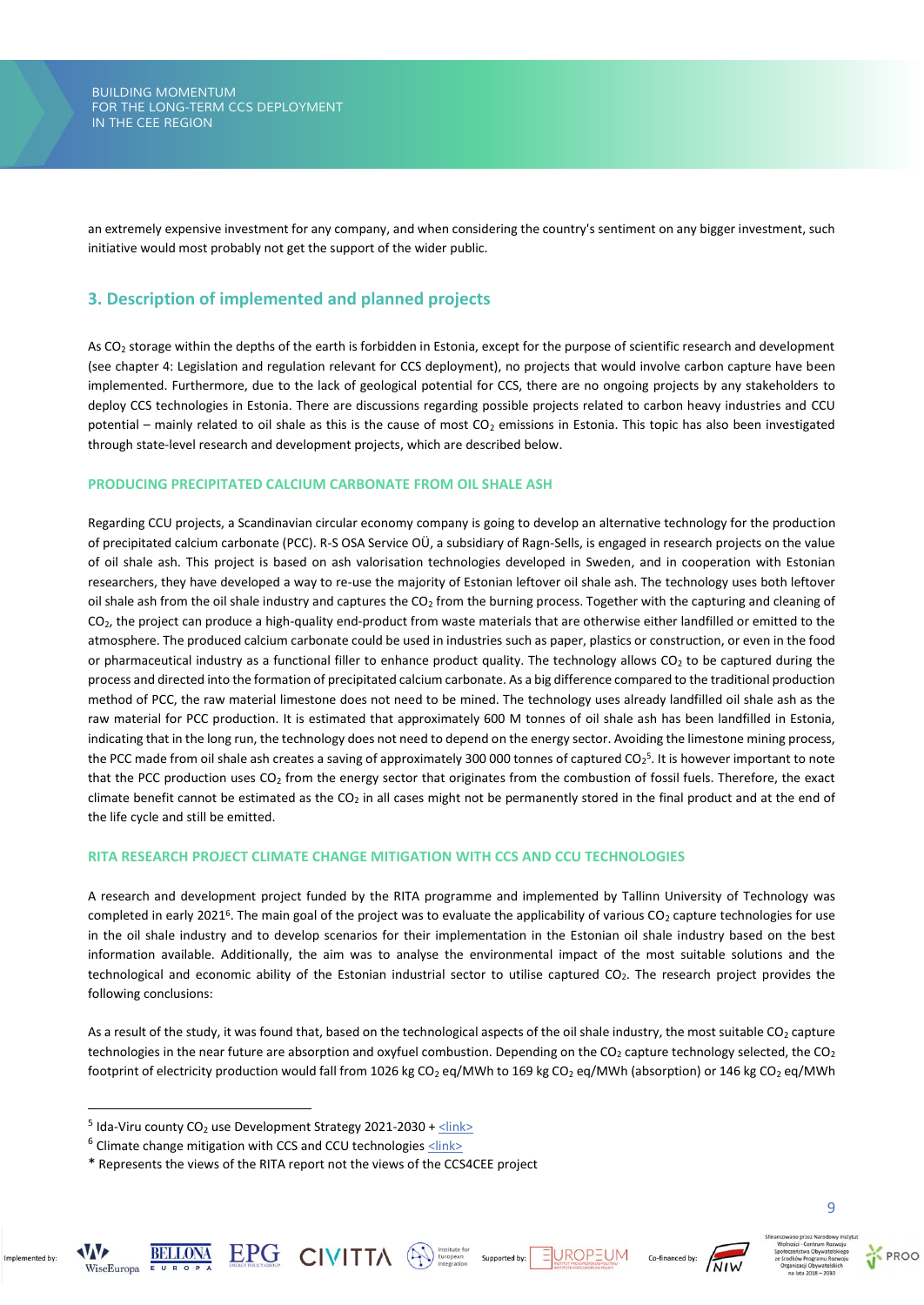(oxyfuel combustion), using the Auvere plant as a reference. CO<sub>2</sub> capture would not be financially feasible under the current market conditions – CO<sub>2</sub> capture, cleaning, transportation, and storage (total at least 76-88 EUR/t CO<sub>2</sub> assuming full capacity operation) would significantly exceed the current alternative of  $CO<sub>2</sub>$  emission quota cost (approx. 40 EUR/t as of March 2021) and environmental charges. Feasibility of state aid for investments into  $CO<sub>2</sub>$  capture technologies or for operating these would be questionable as it would mean higher taxes or transferring the cost to the private sector, thereby reducing the overall competitiveness of the Estonian economy. Also, an increase in the CO<sub>2</sub> emission quota tariff or in the cost of CO<sub>2</sub> capture and storage would mean an additional cost component in electricity generation, and thus be a competitive disadvantage for  $CO<sub>2</sub>$  emitting producers of energy from fossil fuels, including oil shale.\*

Briefly, the research concluded that  $CO<sub>2</sub>$  capture is not financially feasible in Estonia due to the  $CO<sub>2</sub>$  emission quota tariffs being less costly in comparison to developing any CCS/CCU technologies.

# **AUVERE AGROPARK**

Auvere Agropark is a planned project of the Ida-Viru County Industrial Areas Development Foundation (IVIA). The main goal of IVIA is to create new jobs in Ida-Viru County. The Auvere Agropark project involves the construction of a carbon dioxide (CO<sub>2</sub>) capture plant, which would allow the captured gas from the Auvere power plant to be sold or reused in the greenhouses used for crop husbandry of the planned agropark. The parties involved in the project believe that the cost of technology itself is going down, and operating costs are declining in the same way. The cost of the carbon capture plant is estimated to be EUR 200 million. According to preliminary estimates, phase I of the agropark could be used to achieve a capacity of up to 294 tonnes of  $CO<sub>2</sub>$  per day, making a maximum annual consumption of almost 110,000 tonnes of carbon dioxide. After all stages are carried out, the annual consumption potential could reach almost 0.5 million tonnes of CO<sub>2</sub>. Currently Auvere Agropark is in the planning phase, the with first expected companies starting operations between 2027-2031.

# <span id="page-10-0"></span>**4. Legislation and regulation relevant for CCS deployment**

The legal landscape of CCS deployment in Estonia currently has some inconsistencies that leave room for misinterpretation. Regulations relevant for CCS deployment can be found in three legal acts: the Atmospheric Air Protection Act<sup>7</sup>, the Earth's Crust Act<sup>8</sup> and the Water Act<sup>9</sup>. All of the mentioned legislative documents provide information related to carbon dioxide storage but there is no coherency in the information provided across the documents. The main incoherence lies in the information provided in the Atmospheric Air Protection Act, which seemingly allows the storage of carbon dioxide, while the other two documents prohibit these actions. Each of the acts are described as follows.

The Atmospheric Air Protection Act establishes the rights, duties and responsibilities of either private or legal persons in the exploration, transporting and storing of any potential carbon dioxide. Division 7 of the Act additionally sets the requirements for reporting standards, disclosure of information and the assessment of geological locations for storage. The Atmospheric Air Protection Act defines and regulates the overall carbon dioxide storage topic and by reading this, one could get the impression that the storage of carbon dioxide is allowed.

The Earth's Crust Act of 2016, section 105 states that "Geological storage of carbon dioxide in accordance with the Atmosphere Air Protection Act in the territory of the Republic of Estonia and under the continental shelf of Estonia is prohibited." This ban does not



Implemented by









<sup>&</sup>lt;sup>7</sup> The Atmospheric Air Protection Ac[t <link>](https://www.riigiteataja.ee/en/eli/517012017003/consolide)

<sup>&</sup>lt;sup>8</sup> The Water Act <u><link></u>

<sup>&</sup>lt;sup>9</sup> The Earth's Crust Act <u><link></u>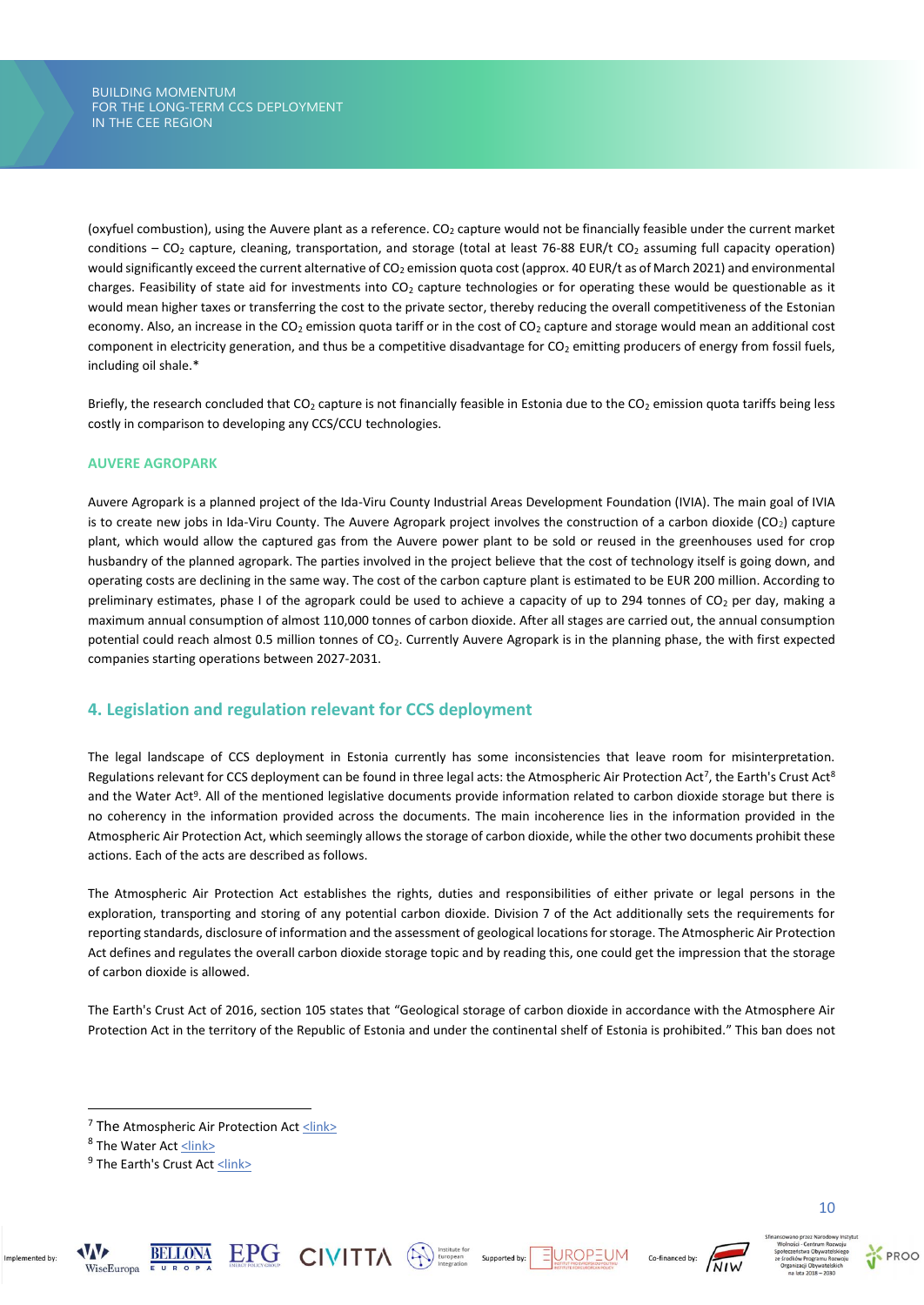apply if the total volume of geologically stored carbon dioxide is less than 100,000 tonnes and the storage is undertaken for research, development or testing of new products and processes.

In addition to the Earth's Crust Act, the Water Act, Chapter 5 "Use and Protection of Marine Environment", section 34, prohibits any storage of carbon dioxide in marine areas. In the act, the storage of carbon dioxide in marine areas means placing carbon dioxide into a water column in a marine area or onto the seabed for the storage of  $CO<sub>2</sub>$  in geological formations under the seabed.



Implemented by:









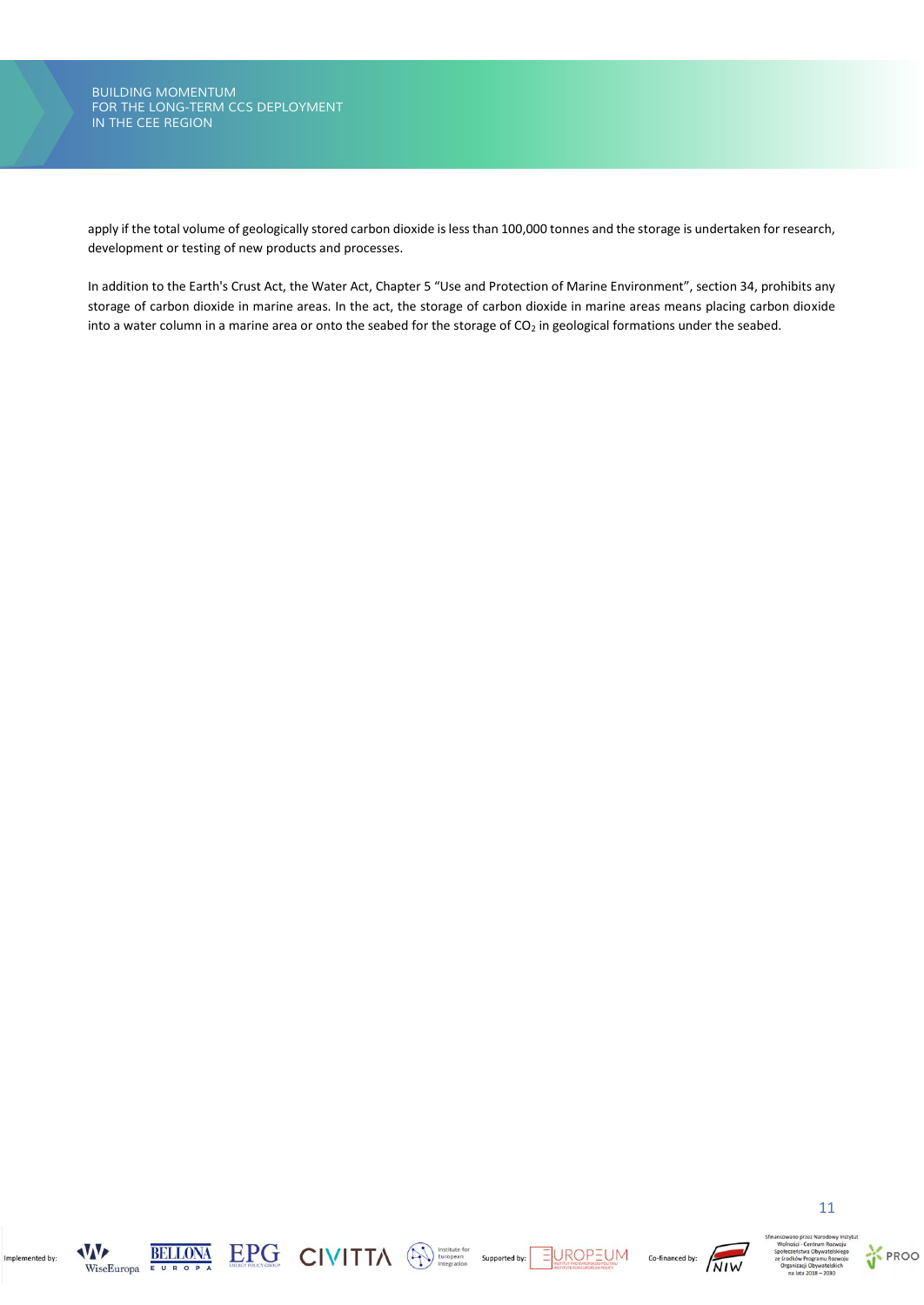# <span id="page-12-0"></span>**Chapter 2. Estonia's outlook for CCS and CCU**

This chapter reflects the CCU and CCS landscape in Estonia according to the data gathered through background research and expert insights from stakeholders involved.

# <span id="page-12-1"></span>**1. Summary of stakeholder engagement**

15 stakeholder representatives, including all major emitters, were mainly approached and engaged through interviews and also seminars and workshops. Three academic (a), two public (b), eight industry (c) and two civil society and NGO representatives were contacted. These stakeholders were chosen based on: their impact on (a) research performed in theory and in practice, their current emissions, relevance and interest in reducing CO<sub>2</sub> emissions (b) and, finally, on the impact of (c) the approached institutions on discourse concerning CCS/CCU. Chapter 2: Stakeholder positions on CCS and CCU provides a detailed overview of the opinions presented by the stakeholders who agreed to be interviewed.

The engaged stakeholders were as follows:

- **•** Enefit Power (Eesti Energia AS)
- Estonian Cell (AS Estonian Cell)
- Estonian Green Movement
- Ida-Viru Industrial Areas (IVIA (SA Ida-Virumaa Tööstusalade Arendus))
- RS-OSA Service (RS-OSA Service OÜ)
- Tallinn University of Technology (TalTech)
- The Geological Survey of Estonia
- **•** Ministry of the Environment
- University of Tartu
- Viru Keemia Grupp (Viru Keemia Grupp AS)
- Keemiatööstuse Liit (Chemical Union) *not interviewed*
- Kunda Nordic Cement (AS Kunda Nordic Tsement) *not interviewed*
- Kiviõli Keemiatööstus (Kiviõli Keemiatööstuse OÜ) *not interviewed*
- Estonian Environmental Research Centre *not interviewed*



Implemented by







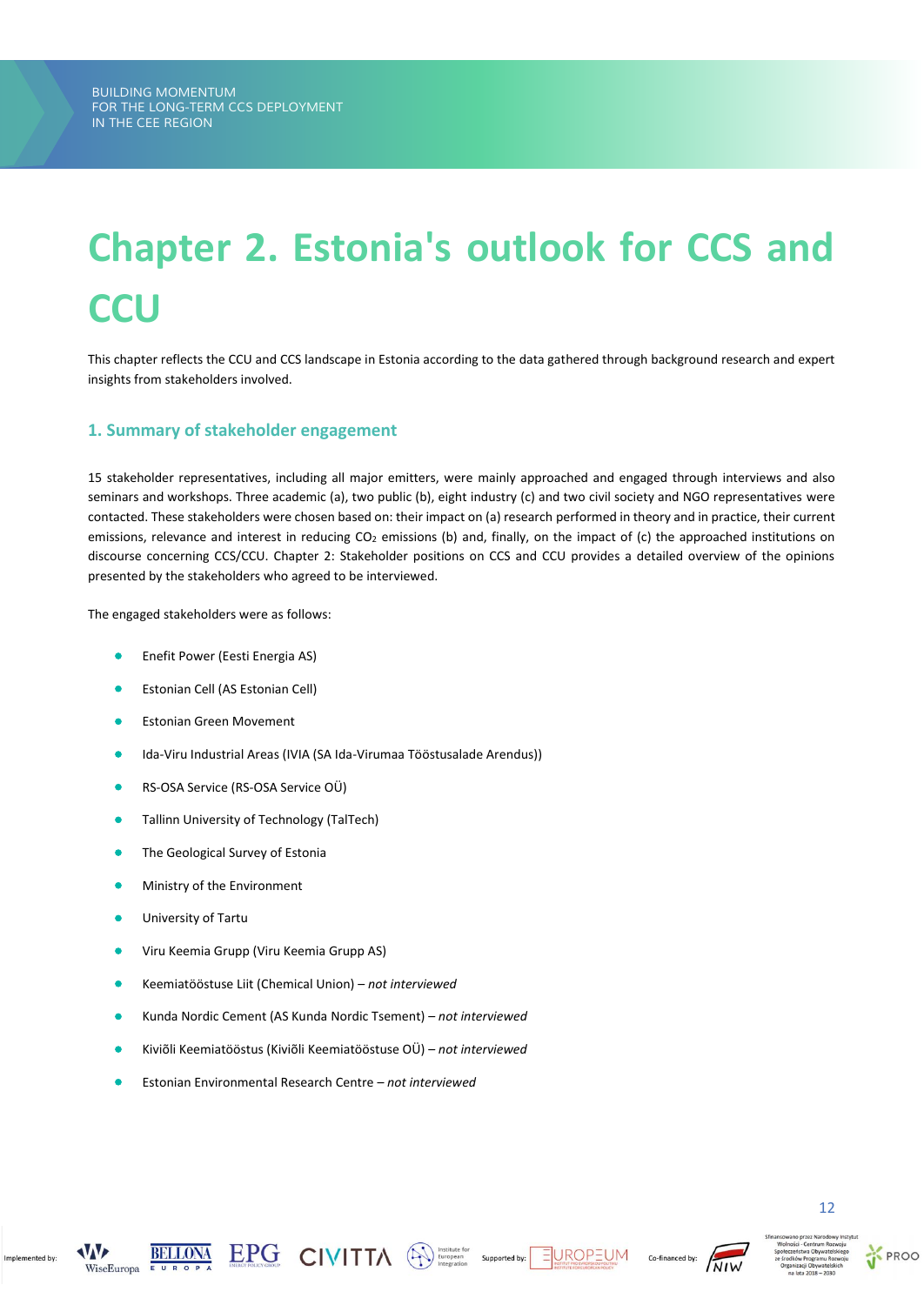# <span id="page-13-0"></span>**2. Stakeholder positions on CCS and CCU**

The overall position regarding CCU/CCS in Estonia is relatively modest. The major stakeholders in the field are represented by the academic institutions who have performed research on the matter in Estonia but nevertheless conclude that the potential is minimal. The representation from the industry is twofold; there are companies who actively try to develop new solutions for tackling high emissions, however at the current state these stakeholders conclude that there is just no financial or economical reasoning to develop the technologies due to high prices and the cold acceptance of the topic. Public institutions and civil society also take a similar position: from a political point of view it is a necessary topic, however due to a lack of inter-sectoral framework and cooperation, geological potential for storage and the high price of technologies and relatively low current prices of emissions and environmental taxes, the stakeholders have no clear incentives to follow through with the solutions.

| <b>STAKEHOLDER</b>                  | <b>POSITION</b>                                                                                                                                                                                                                                                                                                                                                                                                                                                                                                                                                                          | <b>ROLE</b>  |  |  |  |  |
|-------------------------------------|------------------------------------------------------------------------------------------------------------------------------------------------------------------------------------------------------------------------------------------------------------------------------------------------------------------------------------------------------------------------------------------------------------------------------------------------------------------------------------------------------------------------------------------------------------------------------------------|--------------|--|--|--|--|
| <b>ACADEMIC INSTITUTIONS</b>        |                                                                                                                                                                                                                                                                                                                                                                                                                                                                                                                                                                                          |              |  |  |  |  |
| Tallinn University of<br>Technology | Experts from the research centre engaged in geological research see their role<br>as an advisory and informational partner to other institutions as at the current<br>moment there is not much room for research due to non-existent CCS potential.<br>The research centre has had experience in the past of collaborating with<br>scientists from other companies and various institutions in Europe.                                                                                                                                                                                   | Pacesetter   |  |  |  |  |
| University of Tartu                 | As claimed by other academic institutions, the main researcher in the field from<br>the University of Tartu also deems the potential for any CCS and CCU<br>technologies as limited. Can be considered as a pacesetter because of the<br>emphasis on the subject. After continued research and projects, CCU would<br>have more potential, but only approximately 1% of all emissions could be reused<br>because of the technology and the specificity of Estonian CO <sub>2</sub> .                                                                                                     | Pacesetter   |  |  |  |  |
|                                     | <b>INDUSTRY REPRESENTATION</b>                                                                                                                                                                                                                                                                                                                                                                                                                                                                                                                                                           |              |  |  |  |  |
| <b>Enefit Power</b>                 | The biggest energy producer and emitter (3.6 Mt of $CO2$ ) that considers it<br>important to find alternative technologies, even though the outlook is currently<br>not very positive. Currently trying to select 1-2 technologies to develop further.<br>This would allow one to change the current production to some extent without<br>having to implement completely new technology.                                                                                                                                                                                                 | Pacesetter   |  |  |  |  |
| Viru Keemia Grupp                   | Major oil shale producer and the third largest emitter (200 kt of CO <sub>2</sub> ) that is<br>familiar with the technology and is informed of the academic research. Have<br>performed their own small-scale in-house analysis on how production could be<br>improved. The stakeholder is not optimistic because the CO <sub>2</sub> from their<br>production is very specific and is not emitted from a single place. The current<br>ETS price also makes them less optimistic, because capturing is so expensive,<br>making it more cost-effective to continue paying for the quotas. | Foot-dragger |  |  |  |  |
| <b>Estonian Cell</b>                | Pulp producer, the annual emissions of which are relatively low (26 kt of $CO2$ ),<br>but are still regulated. No development towards carbon capture or utilisation<br>technologies. They are tackling the issue from the other side and are aiming to<br>change their natural gas fuel for biogas, which would be more environmentally<br>friendly.                                                                                                                                                                                                                                     | Fence-sitter |  |  |  |  |
| <b>RS-OSA Service</b>               | Leading Estonian circular economy company that is constantly researching and<br>developing new technologies that reuse and recycle existing materials creating a<br>positive environmental effect. RS-OSA is developing a technology that uses the<br>oil shale industry's leftover ash and CO <sub>2</sub> as raw materials to create high-quality                                                                                                                                                                                                                                      | Pace-setter  |  |  |  |  |



Implemented by







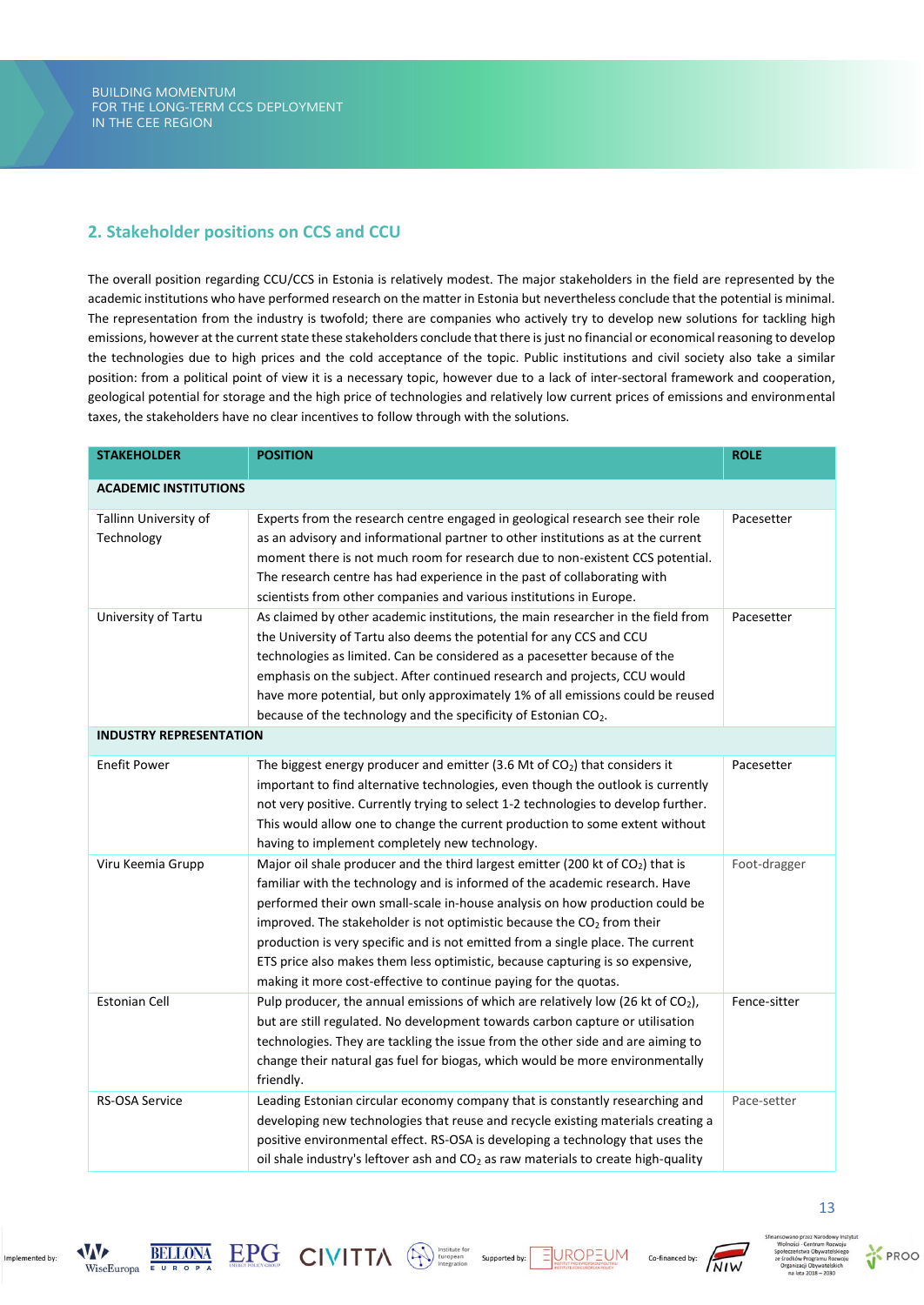# *THE BUILDING MOMENTUM BUILDING MOMENTUM FOR THE LONG-TERM CCS DEPLOYMENT FOR THE LONG-TERM CCS DEPLOYMENT IN THE CEE REGION IN THE CEE REGION*

| <b>STAKEHOLDER</b>                      | <b>POSITION</b>                                                                                                                                                                                                                                                                                                                                                                                                                                                                                                                                                                                                                                                     | <b>ROLE</b>  |
|-----------------------------------------|---------------------------------------------------------------------------------------------------------------------------------------------------------------------------------------------------------------------------------------------------------------------------------------------------------------------------------------------------------------------------------------------------------------------------------------------------------------------------------------------------------------------------------------------------------------------------------------------------------------------------------------------------------------------|--------------|
|                                         | precipitated calcium carbonate, which is used as a filler substance in many<br>different industries and products. Even though the production of PCC mainly<br>solves the problem of oil shale ash, they also bind around 300 kg of potential<br>$CO2$ per 1 tonne of produced material. In the stakeholder's view this is one of<br>the few developments in Estonia that has higher potential.                                                                                                                                                                                                                                                                      |              |
| Ida-Viru Industrial Areas               | The entity represents an industrial area developer that focuses on bringing<br>relevant players and technologies to the area to create new, innovative and<br>sustainable solutions. IVIA promotes movement in the region towards carbon<br>neutrality and is supporting the ideas of oil shale ash PCC production and the<br>Agropark solution. Even though both methods can use relatively small amounts<br>of CO <sub>2</sub> from the total Estonian emissions, the two projects would still carve a<br>new path and mentality for the industry that would create new opportunities to<br>develop capture and usage technologies further.                       | Pace-setter  |
| PUBLIC INSTITUTIONS AND CIVIL SOCIETY   |                                                                                                                                                                                                                                                                                                                                                                                                                                                                                                                                                                                                                                                                     |              |
| Estonian Ministry of the<br>Environment | Represents the overall idea, that the potential in Estonia is limited and the<br>industries are not very active. Emphasises the issue and the importance, but due<br>to a lack of funds, there are more important areas in Estonia that need to be<br>developed as a priority. Can still be considered as the lead role from the public<br>sector side and they are planning different communication strategies to inform<br>the wider public about climate issues in general.                                                                                                                                                                                      | Pacesetter   |
| Geological Survey of<br>Estonia         | The problem is acknowledged by the organisation similarly to other<br>stakeholders, but the entity is not actively engaged in activities relevant to the<br>topic. One of the main identified issues according to the Geological Survey is<br>related to a lack of motivation from the industry players' side, because currently<br>it is more economically feasible to pay for the emissions tax.                                                                                                                                                                                                                                                                  | Fence-sitter |
| <b>Estonian Green</b><br>Movement       | The organisation acknowledges the issue but raises concerns over how the<br>problem is tackled or approached. They stress the point that CCS/CCU<br>technologies are meant for industries where heavy pollution is unavoidable. In<br>their view, the Estonian energy sector usage of oil shale is unavoidable,<br>therefore the overall approach should be to find alternatives. However, the<br>issue lies deeper, as publicly most stakeholders support CCS/CCU development,<br>however from a closer view, no-one really finds the solutions feasible, mainly<br>due to the costs and the complexity of the chemical formation of the $CO2$ that is<br>emitted. | Foot-dragger |

# <span id="page-14-0"></span>**3. In-depth stakeholder perceptions of the CCU and CCS landscape**

# **3.1.1. Overall prospects for CCS/CCU in target country**

The overall prospects for CCS/CCU are relatively low in Estonia. The low potential is twofold: the country lacks the geological potential for any storage of carbon dioxide, and the readiness for high-potential carbon capture and usage technologies are too expensive for any industry participant to develop them. Another issue regarding CCU potential is the specificity of the gases emerging from the oil shale industry. The gas needs to be purified from any additional elements to use it in other potential industries.



**VAV** 

WiseEuropa

Implemented by









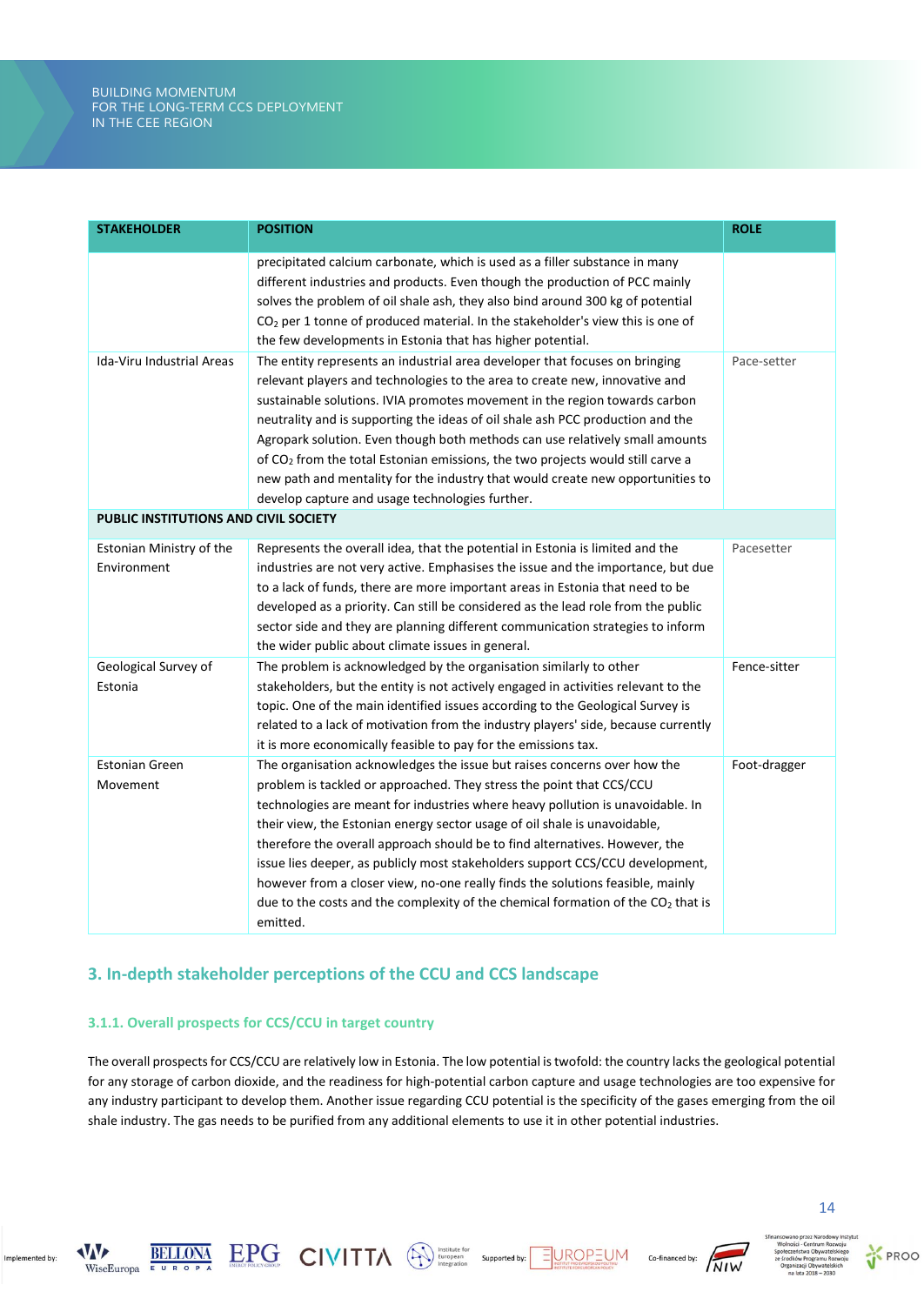# **3.1.2. The role of CCS/CCU in sector integration**

The major emissions come from the energy sector, which is already fairly integrated in Estonia. Three major companies have good ties, but developing CCS/CCU solutions together could benefit the whole industry. All three major companies need to tackle a similar issue in close geographical proximity in the north-east of Estonia, however the level of cooperation is low. Currently, out of the three, one is a pace-setter aiming to adopt any carbon capture technologies, one is pessimistic about the technologies but is taking some form of statement in favour of future development towards alternatives, and the third major player did not wish to provide further comments regarding CCS/CCU potential within their activities.

# **3.1.3. Awareness of EU policy and financial instruments for CCS/CCU**

The stakeholders have a clear understanding and awareness of EU policy and convergence towards climate neutrality by 2050. For Estonia, the mid-target of reducing emissions on a national level by 70% compared to 1990 levels has been brought to 2030 and the companies are aware of it. This leads to the companies' overall mentality that developing CC technologies in Estonia will take significantly longer than for other countries and will be solved much later. The stakeholders are aware of the financial instruments and support potential for the research and development of the technologies, however, the whole process of capturing, cleaning, and re-using CO<sub>2</sub> is not considered economically feasible. Even with a sudden increase in the ETS price, at current technological readiness it is more cost efficient for a company to pay for the quota.

# **3.1.4. Perceived deployment barriers and risks**

The biggest barrier is the price of finding any alternative use to CO<sub>2</sub>. In today's political climate, the storage of CO<sub>2</sub> both inshore and offshore is prohibited. Any potential of shipping it to other countries needs to be validated in high detail. Estonia is at the furthest end of the Baltic Sea; thus, transportation becomes increasingly more expensive. Another major barrier comes from the infeasibility of land transportation. To store Estonian emissions, a pipeline of over 800 km would need to be built and maintained on a yearly basis, including building liquefaction plants.

# <span id="page-15-0"></span>**4. Stakeholder recommendations for CCU/CCS**

#### **4.1. Regulations**

The stakeholders see no critically important changes in the regulation that would lead toward CCS/CCU technology development. Even if carbon storage were allowed within the depths of the earth or under the seafloor, there would not be much change in activity as all the stakeholders are aware of the non-existent potential of CCS in Estonia.

# **4.2. Technology**

Two main technologies would need development or government support: specific  $CO_2$  capture devices and  $CO_2$  cleaning technology. Emission structures within different industries require in-depth knowledge concerning different methods of capturing carbon. As previously mentioned, CO<sub>2</sub> in Estonia is chemically different to most other cases. This is a direct consequence of burning from oil shale, and redirecting the carbon into storage or usage requires cleaning it from other chemical compounds. This creates, next to capturing technologies, the need for cleaning technologies.  $CO<sub>2</sub>$  could only be directed elsewhere after the cleaning process.

While some companies may just wait for developments from other players, the major industry companies will be more inclined to perform small-scale pilot projects and find the best technology for their own needs. At the current price levels, it is not economically viable to implement investments towards CCS/CCU technologies. Costs of capturing, cleaning and transporting carbon are also a



15



Implemented by



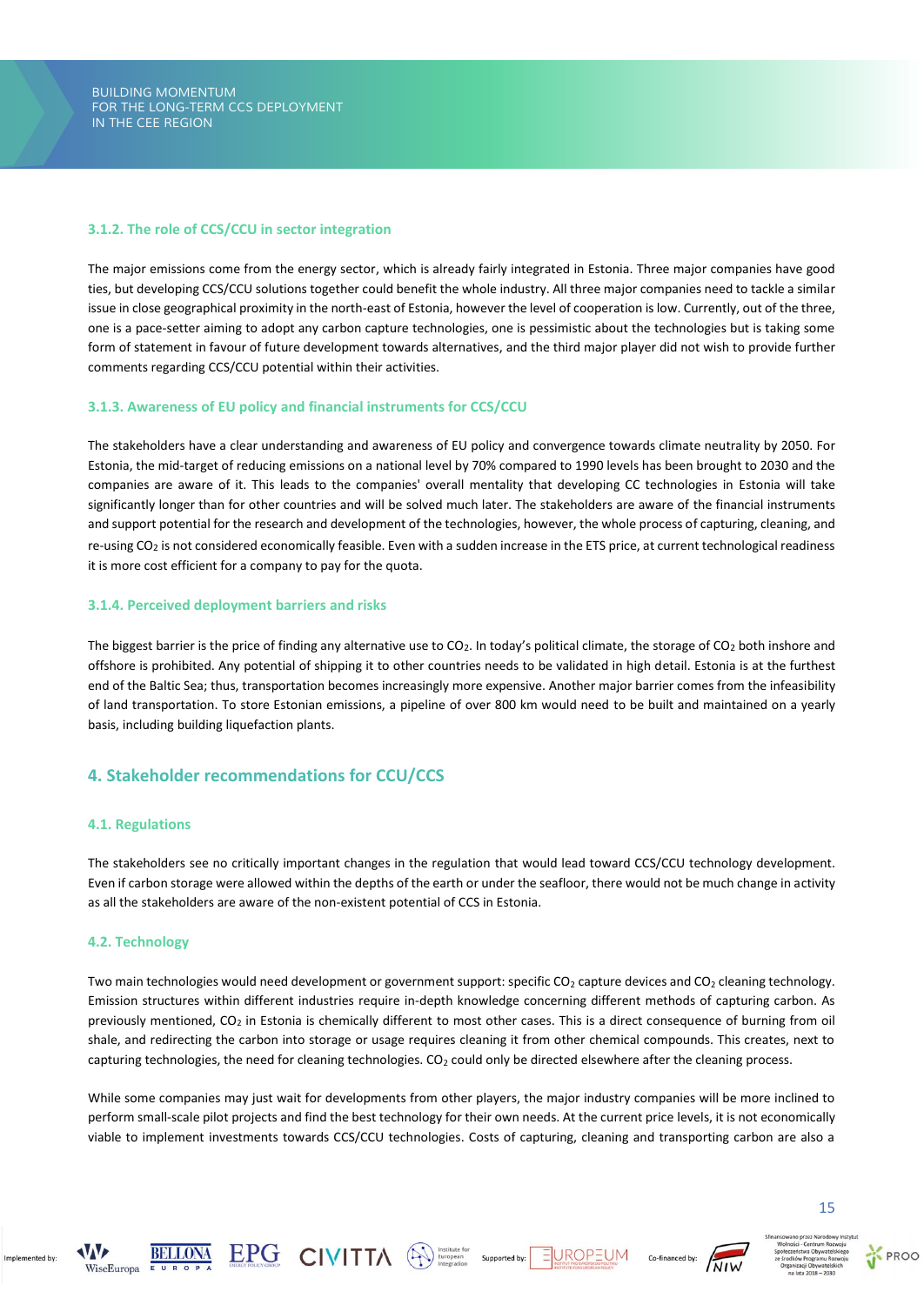major issue as the long-distance hauling of clean CO<sub>2</sub> and the liquefying process take the price per tonne to very high levels, making the companies not interested in pursuing this.

# **4.3. Infrastructure**

Currently, no widely used infrastructure for CCS/CCU or even CO<sub>2</sub> transportation is implemented in Estonia. None of the industry participants have constructed any infrastructure that could catch and transport emissions coming from the production facilities. In any scenario, significant investments for capture, cleaning and transport need to be made. Pipelines would be the most difficult form of infrastructure, expanding through multiple territories and counties. If Estonia were to cooperate with Latvia and transport the  $CO<sub>2</sub>$ to their deposit sites, this would require the construction of the longest pipeline, exceeding 800 km together with a liquefaction terminal. As the potential for the storage of Estonian CO<sub>2</sub> in Latvia is low, another option in theory is to export the gas by sea transport. The closest port to the region with the most emitters is approximately 50 km away from the plants. This would once again require a proper pipeline and a liquefaction plant in the terminals. State involvement in establishing CO<sub>2</sub> transportation infrastructure would provide incentives for private companies to move forward with CCS/CCU projects.

#### **4.4. Market**

The most pertinent question for the CCS/CCU market is the quantity and the price per tonne of CO<sub>2</sub>. Currently, the price of one tonne is EUR 53<sup>10</sup>. Several industry stakeholders stated that this price has significantly increased over the past year but is still below the point that would encourage some movement in the direction of CCU. At the current level, companies engaging in carbon capture activities would bear significant costs for capturing, cleaning and re-using. Therefore, at the current price, the majority of stakeholders would only continue current operations and seek new technologies after the ETS price reaches more than EUR 100-120 per tonne.

# **4.5. Financial frameworks**

Financial frameworks and grants for pilot projects would incentivise companies to prioritise carbon capture on their agenda. The EU's Taxonomy initiative might be one of these options: The EU taxonomy is a classification system, establishing a list of environmentally sustainable economic activities<sup>11</sup>. Carbon capture and storage (CCS) qualifies as a taxonomy-eligible sector. The report states that "CCS can be eligible in any sector/activity if it enables that primary activity to operate in compliance with the threshold - for example, steel, cement or electricity production." This system is an important enabler to scale up sustainable investment and to implement the European Green Deal. Notably, by providing appropriate definitions to companies, investors and policymakers on which economic activities can be considered environmentally sustainable, it is expected to create security for investors, protect private investors from greenwashing, help companies to plan the transition, mitigate market fragmentation and eventually help shift investments to where they are most needed. In the view of the participated stakeholders, CCS and CCU solutions could be one of the activities that are classified as a part of the EU taxonomy incentive.

#### **4.6. Inter-sectoral and regional collaboration**

Different types of collaboration would have an impact on CCS/CCU: regional collaboration can help with the dissemination of scientific research and possible benefits of CCS/CCU, while Inter-sectoral collaboration can help reduce the risks and costs of implementing projects related to CCS/CCU. Estonian policy makers would like to see major emitters in the energy production industry working together in finding a suitable technology for their level of emissions. As oil shale remains one of the most important fuels in Estonia,

Implemented by









 $10$  Ember Daily EU ETS carbon market price  $\leq$ link>

<sup>&</sup>lt;sup>11</sup> EU taxonomy for sustainable activities  $\leq$ link>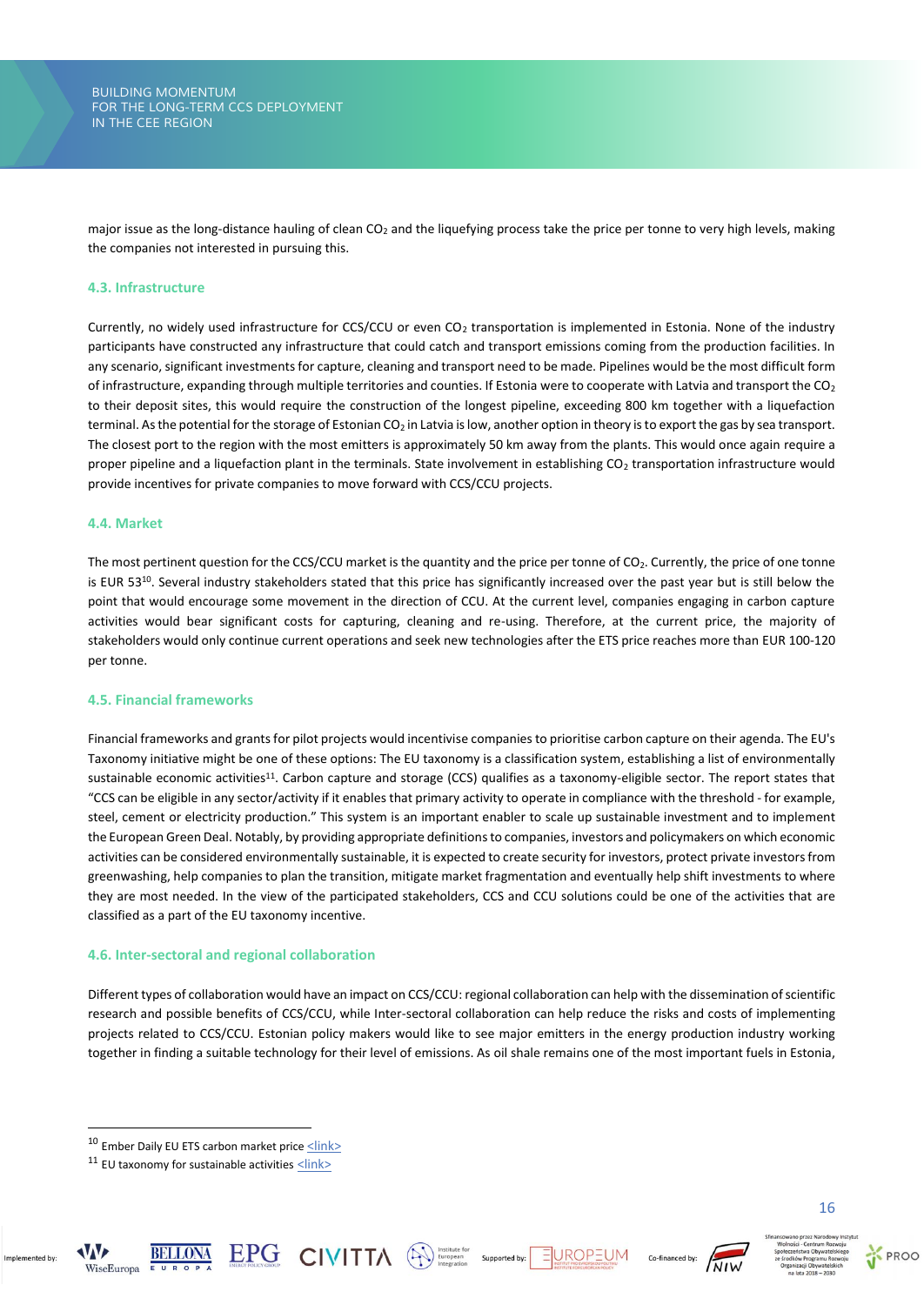some steps for negative climate effect mitigation need to be made. As the majority of the energy and chemical industry is located in North-East Estonia, there is great potential for regional collaboration between heavy polluting energy and chemical producers.

# **4.7. Social aspects**

CCU/CCS deployment requires the active public participation of scientists and experts. Communication of factual data and results of research could help disseminate realistic information, not opinions of stakeholders. This could help with showcasing the benefit of CCS/CCU to business, climate and local communities.



Implemented by:







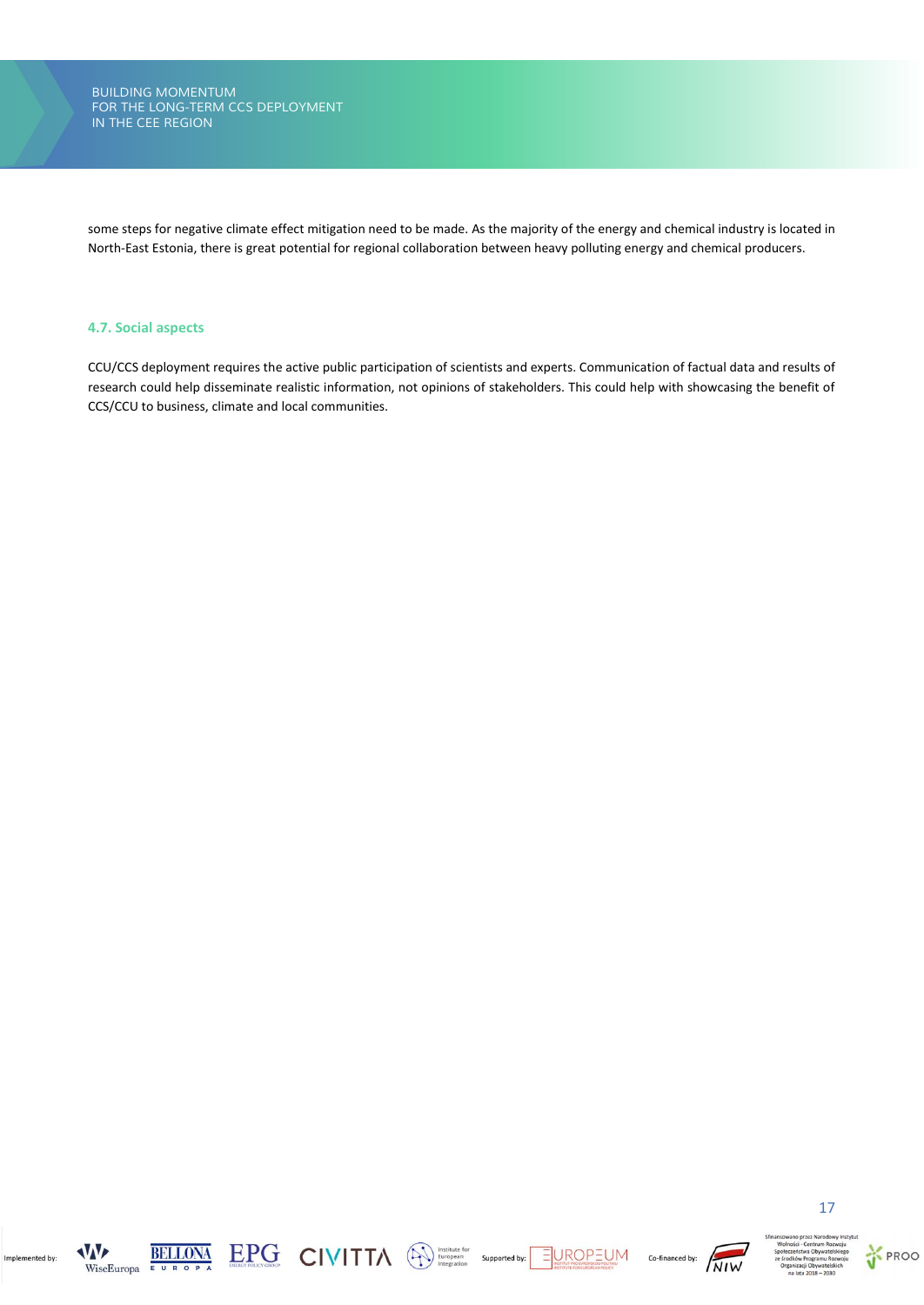# <span id="page-18-0"></span>**Chapter 3. CCS and CCU: Public acceptance in Estonia**

Relying on currently available information, it can be concluded that no definite public image has been formed in connection with CCS/CCU technologies as these have not been heavily implemented In Estonia. No research or surveys have been conducted on this specific topic, and the interviewed stakeholders also expressed that public discourse regarding CCS/CCU in Estonia remains nonexistent. When discussing the potential discourse in a scenario where CCS/CCU technologies would be implemented, the stakeholders believed that the general public would most likely not oppose it, as reducing CO<sub>2</sub> emissions would be seen as a positive matter. Nevertheless, some stakeholders were of the opinion that opposing views (so-called NIMBYism) would most likely be seen from the habitants of specific areas where new plants,  $CO<sub>2</sub>$  transport infrastructure etc. would be built. Such attitudes have been witnessed in relation to wind farms being built in Estonia as locals in the vicinity are concerned about the noise they produce.

Regarding Estonians' general perception of climate change and cutting carbon emissions, the proportion of those who see global warming as a problem is still one of the lowest in the European Union. According to the 2019 Eurobarometer study<sup>12</sup> on EU climate and energy policies, 59% of Estonian respondents consider climate change to be a "very serious" problem, while the European Union average is 79% (Figure 6).



 $\textstyle\mathop{\mathbf{EPC}}_{\text{nonconjected by:}}\ \textstyle\mathop{\mathbf{CIVHTA}}\nolimits\qquad \textstyle\mathop{\textstyle\bigoplus}\nolimits_{\text{intgration}}\ \textstyle\mathop{\textstyle\bigoplus}\nolimits_{\text{supported by:}}$ 

# **Figure 5. How serious of a problem do you think climate change is at the moment?**

 $12$  2019 Eurobarometer study on EU climate and energy policies  $\leq$ lin $k$ 

**AVAVE** 

WiseEuropa

Implemented by



EUROPEUM

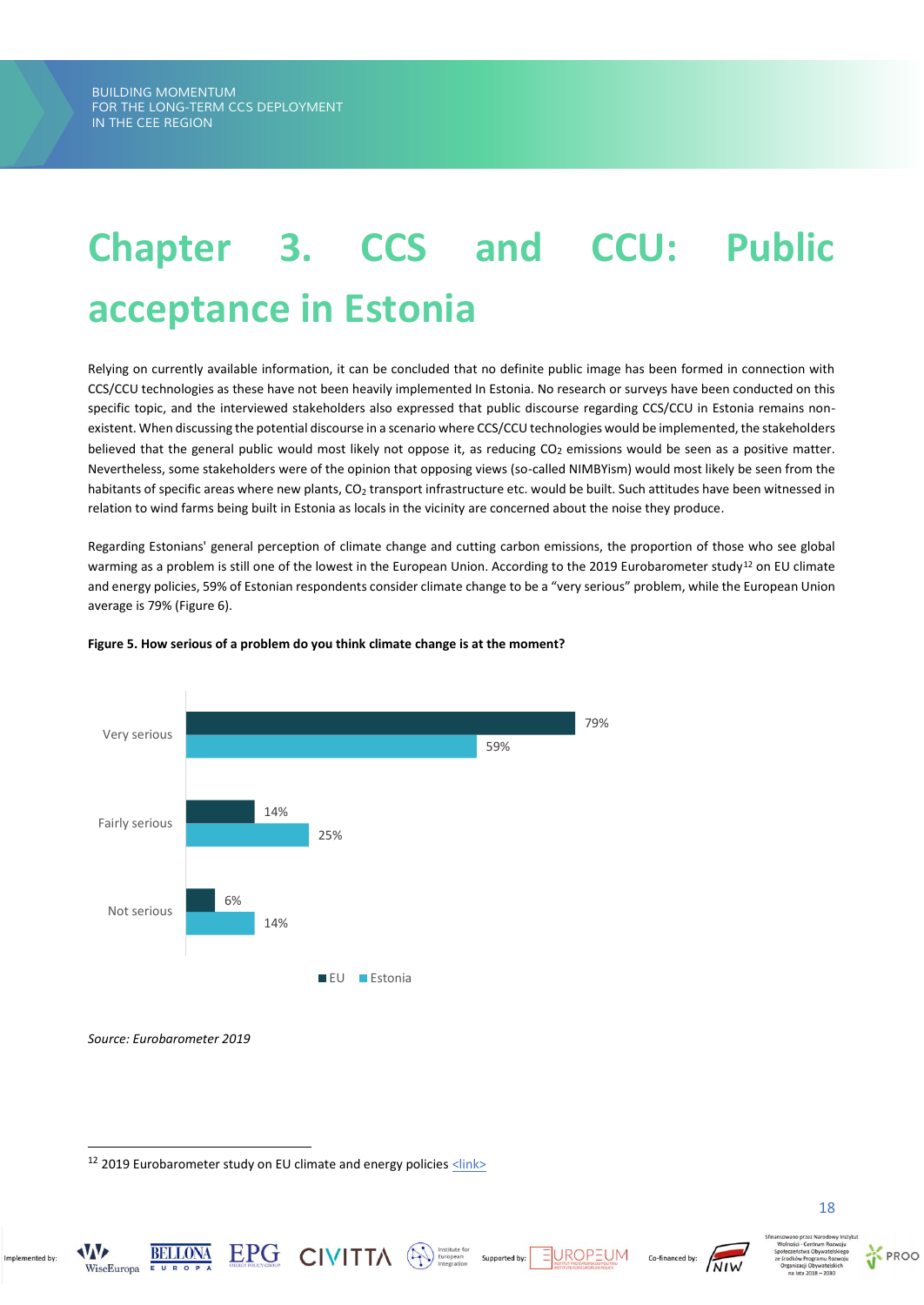Estonia is also the only country in the European Union where less than half of the respondents - 48%, agreed with the statement that reducing the import of fossil fuels can increase energy security and be economically beneficial for the EU. The EU average was 72% (Figure 6).



**Figure 6. Reducing fossil fuel imports from outside the EU can increase energy security and benefit the EU economically**

*Source: Eurobarometer 2019* When asked whether more public money should be allocated for the transition to clean energy, even if it meant reducing fossil fuel subsidies (Figure 7), Estonian respondents agree with this somewhat less (74%) than the EU average (84%). In addition, Estonia had the lowest share who totally agreed with it (27%), while the EU average was 44%.





 $\textstyle\mathop{\mathbf{EPG}}\limits_{\text{Bilker productedor}} \hspace{-0.3cm} \text{CIVITIA} \hspace{-0.3cm} \text{CIVITIA} \hspace{-0.3cm} \text{QN}^{\text{Institute for}}_{\text{imorphism}} \hspace{-0.3cm} \text{Suppose}$ 

EUROPEUM

Co-financed by:



Implemented by

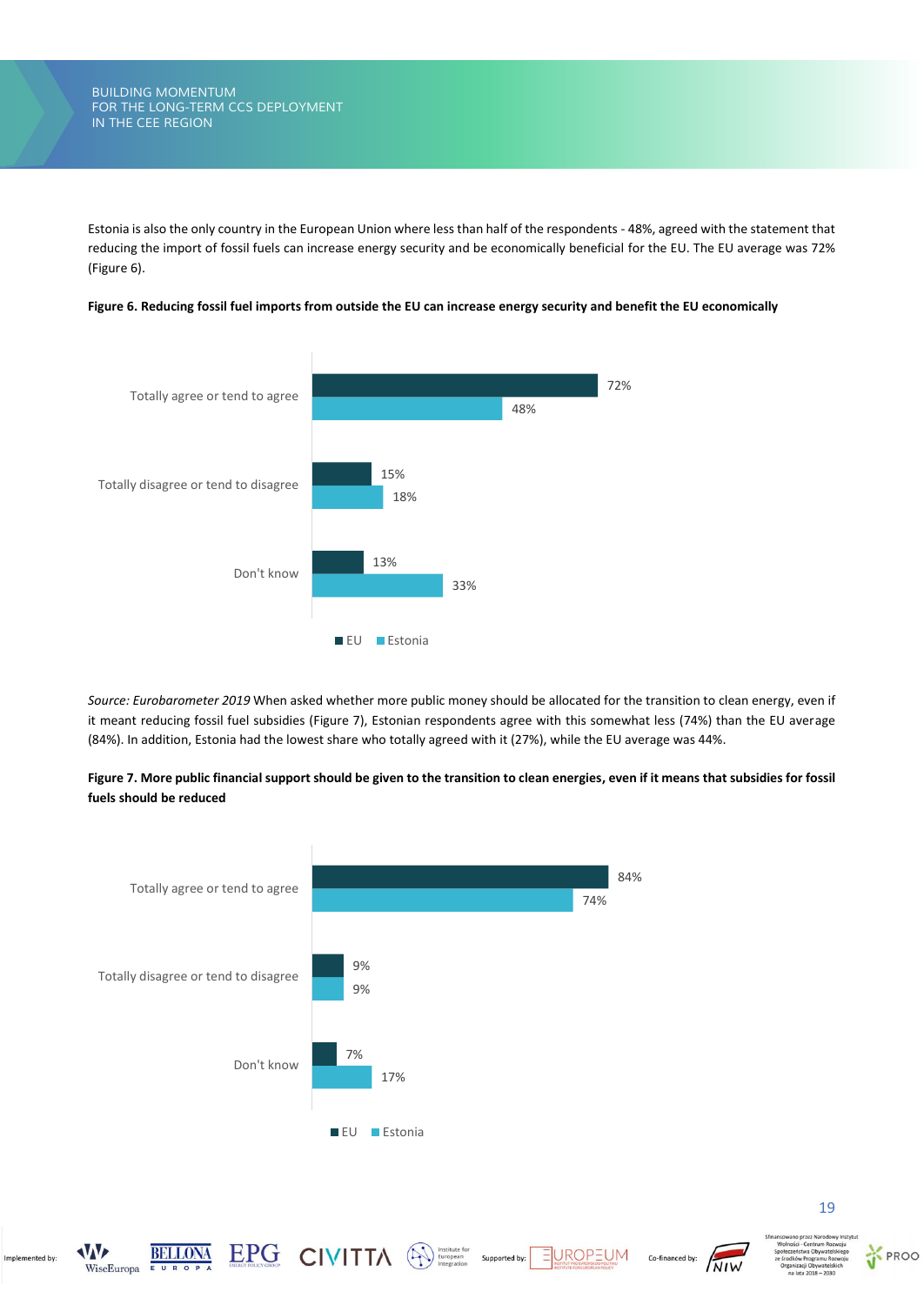*THE BUILDING MOMENTUM BUILDING MOMENTUM FOR THE LONG-TERM CCS DEPLOYMENT FOR THE LONG-TERM CCS DEPLOYMENT IN THE CEE REGION IN THE CEE REGION*

#### *Source: Eurobarometer 2019*

These notions indicate that while people in Estonia are becoming more concerned about the impact of climate change, it is not seen as an immediate threat and there is a significant number of people who do not see reducing the use of fossil fuels as a solution. According to the stakeholders involved, further societal education is needed as many people in Estonia do not have a good understanding regarding the country's approach to tackling climate change. Furthermore, the different actors involved pointed out that people feel quite disconnected from the topic as they do not see the impact on their personal lives or they have unreasonable fears associated with innovation in climate change mitigation.

### **Publications in media**

The concepts of CCU and CCS are not widely published in the Estonian media. During recent years, news has been published on the research carried out as well as some interviews with experts in the field, but as the overall perception of CCS/CCU in Estonia is quite minimal, the media houses do not put significant emphasis on the matter. Opinion articles from politicians on the matter have been published, indicating that CCS/CCU in the oil shale industry could become the next big development area in Estonia, however without the proper support or understanding from the major stakeholders regarding the fact that CCS/CCU in Estonia is difficult to develop, especially at the current stage, these media publications have not been repeated.



Implemented by